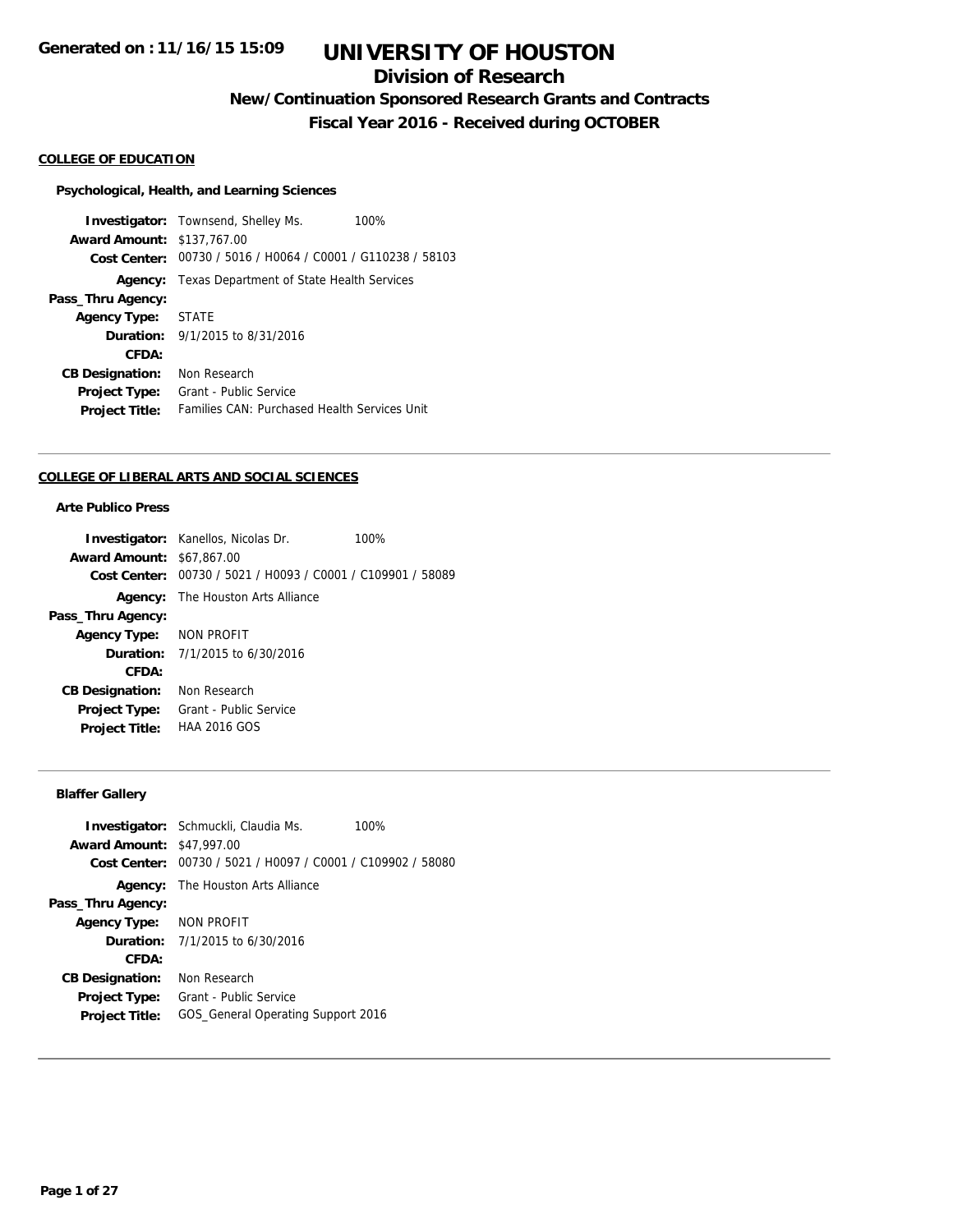# **Division of Research**

**New/Continuation Sponsored Research Grants and Contracts**

**Fiscal Year 2016 - Received during OCTOBER**

### **COLLEGE OF LIBERAL ARTS AND SOCIAL SCIENCES**

### **Health and Human Performance**

|                                  | <b>Investigator:</b> Layne, Charles S. Dr.<br>100%                                                   |  |
|----------------------------------|------------------------------------------------------------------------------------------------------|--|
| <b>Award Amount: \$13,720.00</b> |                                                                                                      |  |
|                                  | Cost Center: 00730 / 5043 / H0065 / B0001 / G107056 / 53357                                          |  |
|                                  | <b>Agency:</b> WYLE Laboratories                                                                     |  |
|                                  | <b>Pass_Thru Agency:</b> NASA - National Aeronautics and Space Administration - Johnson Space Center |  |
| <b>Agency Type:</b>              | FEDERAL                                                                                              |  |
|                                  | <b>Duration:</b> 5/1/2013 to 10/31/2016                                                              |  |
| <b>CFDA:</b>                     | Aerospace Education Services Program<br>43.001                                                       |  |
| <b>CB Designation:</b>           | <b>Restricted Research</b>                                                                           |  |
| <b>Project Type:</b>             | Contract - Research                                                                                  |  |
| <b>Project Title:</b>            | Enhanced Development of the Office of Scientific Data Review and Dissemination - Serkan Golge        |  |

|                                  | <b>Investigator:</b> Layne, Charles S. Dr.<br>100%                                                   |
|----------------------------------|------------------------------------------------------------------------------------------------------|
| <b>Award Amount: \$13,270.00</b> |                                                                                                      |
|                                  | Cost Center: 00730 / 5043 / H0065 / B0001 / G108400 / 55267                                          |
|                                  | <b>Agency:</b> WYLE Laboratories                                                                     |
|                                  | <b>Pass_Thru Agency:</b> NASA - National Aeronautics and Space Administration - Johnson Space Center |
| <b>Agency Type:</b>              | FEDERAL                                                                                              |
|                                  | <b>Duration:</b> 3/1/2014 to 10/31/2016                                                              |
| <b>CFDA:</b>                     | 43.001 Aerospace Education Services Program                                                          |
| <b>CB Designation:</b>           | <b>Restricted Research</b>                                                                           |
| <b>Project Type:</b>             | Contract - Research                                                                                  |
| <b>Project Title:</b>            | Enhanced Development of the Office of Scientific Data Review and Dissemination - Shona Robin Elgart  |

|                                  | <b>Investigator:</b> Layne, Charles S. Dr.                  | 100% |
|----------------------------------|-------------------------------------------------------------|------|
| <b>Award Amount: \$10,908.00</b> |                                                             |      |
|                                  | Cost Center: 00730 / 5021 / H0065 / B0001 / C105607 / 52435 |      |
| Agency:                          | Memorial Bone & Joint Research Foundation                   |      |
| Pass_Thru Agency:                |                                                             |      |
| Agency Type: FOUNDATION          |                                                             |      |
|                                  | <b>Duration:</b> $1/1/2013$ to $2/29/2016$                  |      |
| CFDA:                            |                                                             |      |
| <b>CB Designation:</b>           | <b>Restricted Research</b>                                  |      |
| <b>Project Type:</b>             | Grant - Research                                            |      |
| <b>Project Title:</b>            | Quantitative Assessment of Joint Replacement Outcomes       |      |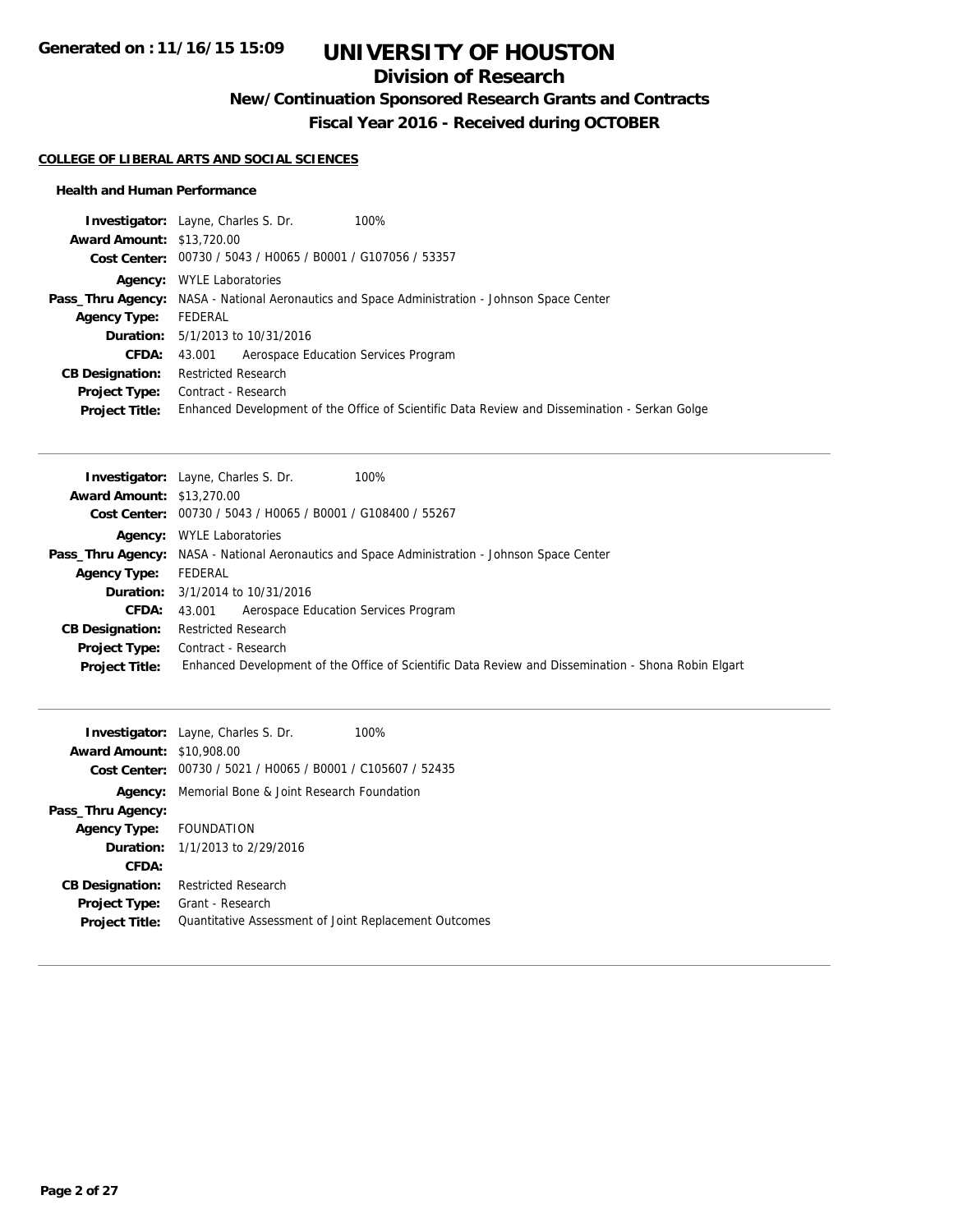# **Division of Research**

**New/Continuation Sponsored Research Grants and Contracts**

**Fiscal Year 2016 - Received during OCTOBER**

### **COLLEGE OF LIBERAL ARTS AND SOCIAL SCIENCES**

#### **Health and Human Performance**

|                                  | <b>Investigator:</b> Layne, Charles S. Dr.<br>100%                                                      |
|----------------------------------|---------------------------------------------------------------------------------------------------------|
| <b>Award Amount: \$13,270.00</b> |                                                                                                         |
|                                  | Cost Center: 00730 / 5043 / H0065 / B0001 / G105751 / 51654                                             |
| Aaencv:                          | <b>WYLE Laboratories</b>                                                                                |
|                                  | <b>Pass_Thru Agency:</b> NASA - National Aeronautics and Space Administration - Johnson Space Center    |
| <b>Agency Type:</b>              | FEDERAL                                                                                                 |
|                                  | <b>Duration:</b> 9/1/2012 to 10/31/2016                                                                 |
| <b>CFDA:</b>                     | Aerospace Education Services Program<br>43.001                                                          |
| <b>CB Designation:</b>           | <b>Restricted Research</b>                                                                              |
| Project Type:                    | Contract - Research                                                                                     |
| <b>Project Title:</b>            | Enhanced Development of the Office of Scientific Data Review and Dissemination - John Flores-McLaughlin |

|                                 | <b>Investigator:</b> Layne, Charles S. Dr.<br>100%                                                      |
|---------------------------------|---------------------------------------------------------------------------------------------------------|
| <b>Award Amount: \$8,208.27</b> |                                                                                                         |
|                                 | Cost Center: 00730 / 5013 / H0065 / B0100 / G109739 / 56943                                             |
|                                 | <b>Agency:</b> Universities Space Research Association                                                  |
|                                 | <b>Pass_Thru Agency:</b> NASA - National Aeronautics and Space Administration - Johnson Space Center    |
| <b>Agency Type:</b>             | FEDERAL                                                                                                 |
|                                 | <b>Duration:</b> 2/16/2015 to 1/1/2016                                                                  |
| <b>CFDA:</b>                    | Aerospace Education Services Program<br>43.001                                                          |
| <b>CB Designation:</b>          | Non Restricted Research                                                                                 |
| <b>Project Type:</b>            | Grant - Research                                                                                        |
| <b>Project Title:</b>           | Student support for Immunology Discipline activities, at NASA-JSC's Immunology Laboratory (Hawley Kunz) |

|                                  | <b>Investigator:</b> Layne, Charles S. Dr.<br>100%                                                   |
|----------------------------------|------------------------------------------------------------------------------------------------------|
| <b>Award Amount: \$13,989.00</b> |                                                                                                      |
|                                  | Cost Center: 00730 / 5043 / H0065 / B0001 / G109347 / 56477                                          |
| Agency:                          | <b>WYLE Laboratories</b>                                                                             |
|                                  | <b>Pass_Thru Agency:</b> NASA - National Aeronautics and Space Administration - Johnson Space Center |
| <b>Agency Type:</b>              | FEDERAL                                                                                              |
|                                  | <b>Duration:</b> 11/1/2014 to 10/31/2016                                                             |
| <b>CFDA:</b>                     | Aerospace Education Services Program<br>43.001                                                       |
| <b>CB Designation:</b>           | <b>Restricted Research</b>                                                                           |
| <b>Project Type:</b>             | Contract - Research                                                                                  |
| <b>Project Title:</b>            | Enhanced Development of the Office of Scientific Data Review and Dissemination - Malinda Moller      |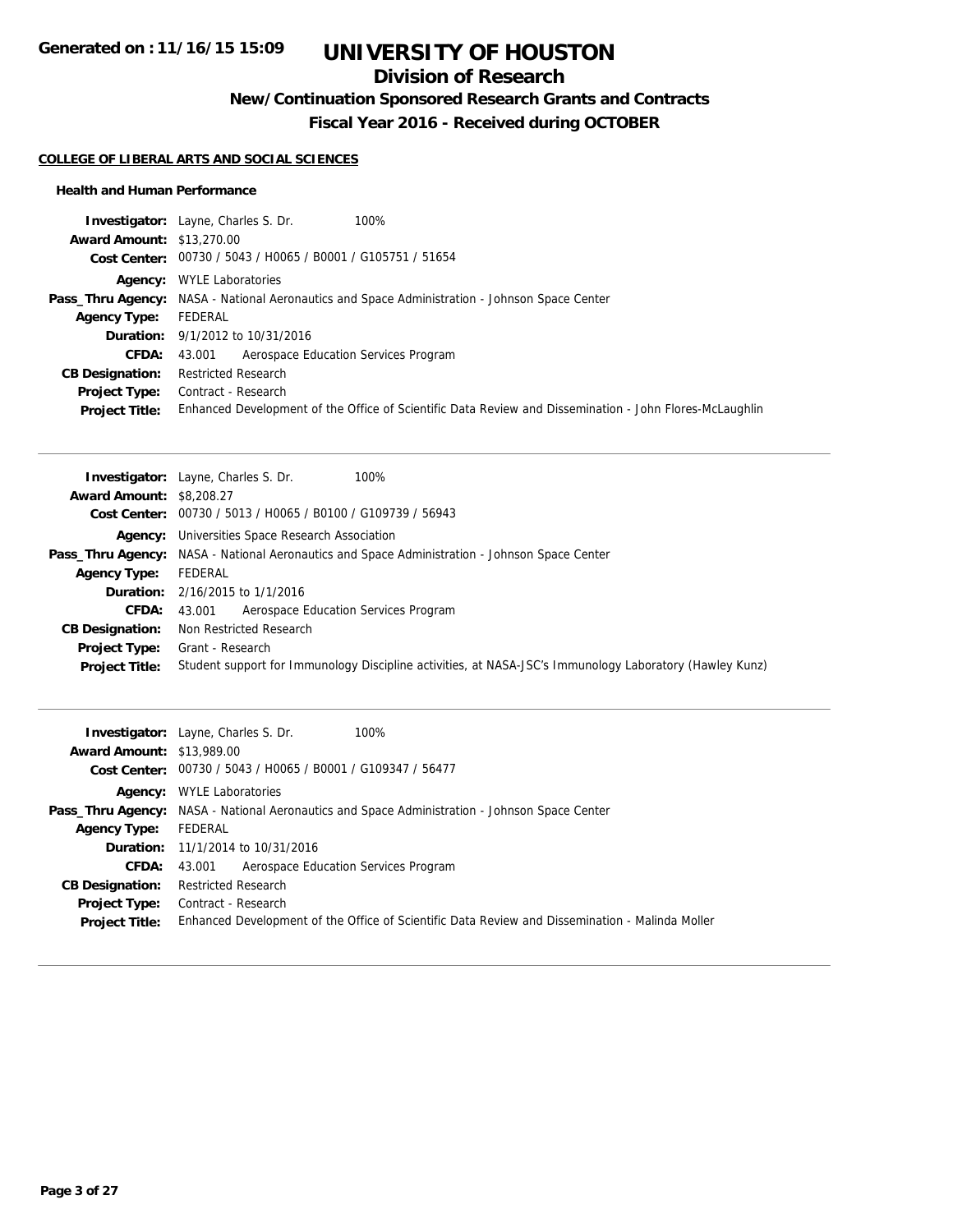## **Division of Research**

**New/Continuation Sponsored Research Grants and Contracts**

**Fiscal Year 2016 - Received during OCTOBER**

#### **COLLEGE OF LIBERAL ARTS AND SOCIAL SCIENCES**

#### **Health and Human Performance**

| <b>Investigator:</b> Layne, Charles S. Dr.                  | 100%                                                                                                 |
|-------------------------------------------------------------|------------------------------------------------------------------------------------------------------|
| <b>Award Amount: \$4,213,34</b>                             |                                                                                                      |
| Cost Center: 00730 / 5043 / H0065 / B0001 / G105759 / 51663 |                                                                                                      |
| <b>WYLE Laboratories</b>                                    |                                                                                                      |
|                                                             | <b>Pass_Thru Agency:</b> NASA - National Aeronautics and Space Administration - Johnson Space Center |
| FEDERAL                                                     |                                                                                                      |
| <b>Duration:</b> 9/1/2012 to 10/31/2016                     |                                                                                                      |
| Aerospace Education Services Program<br>43.001              |                                                                                                      |
| <b>Restricted Research</b>                                  |                                                                                                      |
| Contract - Research                                         |                                                                                                      |
|                                                             | Enhanced Development of the Office of Scientific Data Review and Dissemination - Mitzi Laughlin      |
| Agency:                                                     |                                                                                                      |

|                                  | <b>Investigator:</b> Layne, Charles S. Dr.<br>100%                                                   |
|----------------------------------|------------------------------------------------------------------------------------------------------|
| <b>Award Amount: \$36,400.00</b> |                                                                                                      |
|                                  | Cost Center: 00730 / 5043 / H0065 / B0001 / G105754 / 51657                                          |
|                                  | <b>Agency:</b> WYLE Laboratories                                                                     |
|                                  | <b>Pass_Thru Agency:</b> NASA - National Aeronautics and Space Administration - Johnson Space Center |
| <b>Agency Type:</b>              | FEDERAL                                                                                              |
|                                  | <b>Duration:</b> 9/1/2012 to 10/31/2016                                                              |
| <b>CFDA:</b>                     | Aerospace Education Services Program<br>43.001                                                       |
| <b>CB Designation:</b>           | <b>Restricted Research</b>                                                                           |
| <b>Project Type:</b>             | Contract - Research                                                                                  |
| <b>Project Title:</b>            | Enhanced Development of the Office of Scientific Data Review and Dissemination - Holly Patterson     |
|                                  |                                                                                                      |

## **Psychology**

|                                  | <b>Investigator:</b> Viana, Andres Dr.<br>30%                                    |  |
|----------------------------------|----------------------------------------------------------------------------------|--|
| <b>Award Amount: \$34,044.41</b> |                                                                                  |  |
|                                  | Cost Center: 00730 / 5013 / H0288 / B0001 / G110785 / 58043                      |  |
|                                  | <b>Agency:</b> National Institute of Mental Health                               |  |
| Pass_Thru Agency:                |                                                                                  |  |
| <b>Agency Type:</b>              | FEDERAL                                                                          |  |
|                                  | <b>Duration:</b> 8/28/2015 to 4/30/2016                                          |  |
| <b>CFDA:</b>                     | 93.242 Mental Health Research Grants                                             |  |
| <b>CB Designation:</b>           | Restricted Research                                                              |  |
| <b>Project Type:</b>             | Grant - Research                                                                 |  |
| <b>Project Title:</b>            | Effects of Maternal Interpretation Biases on Child Anxiety and Related Responses |  |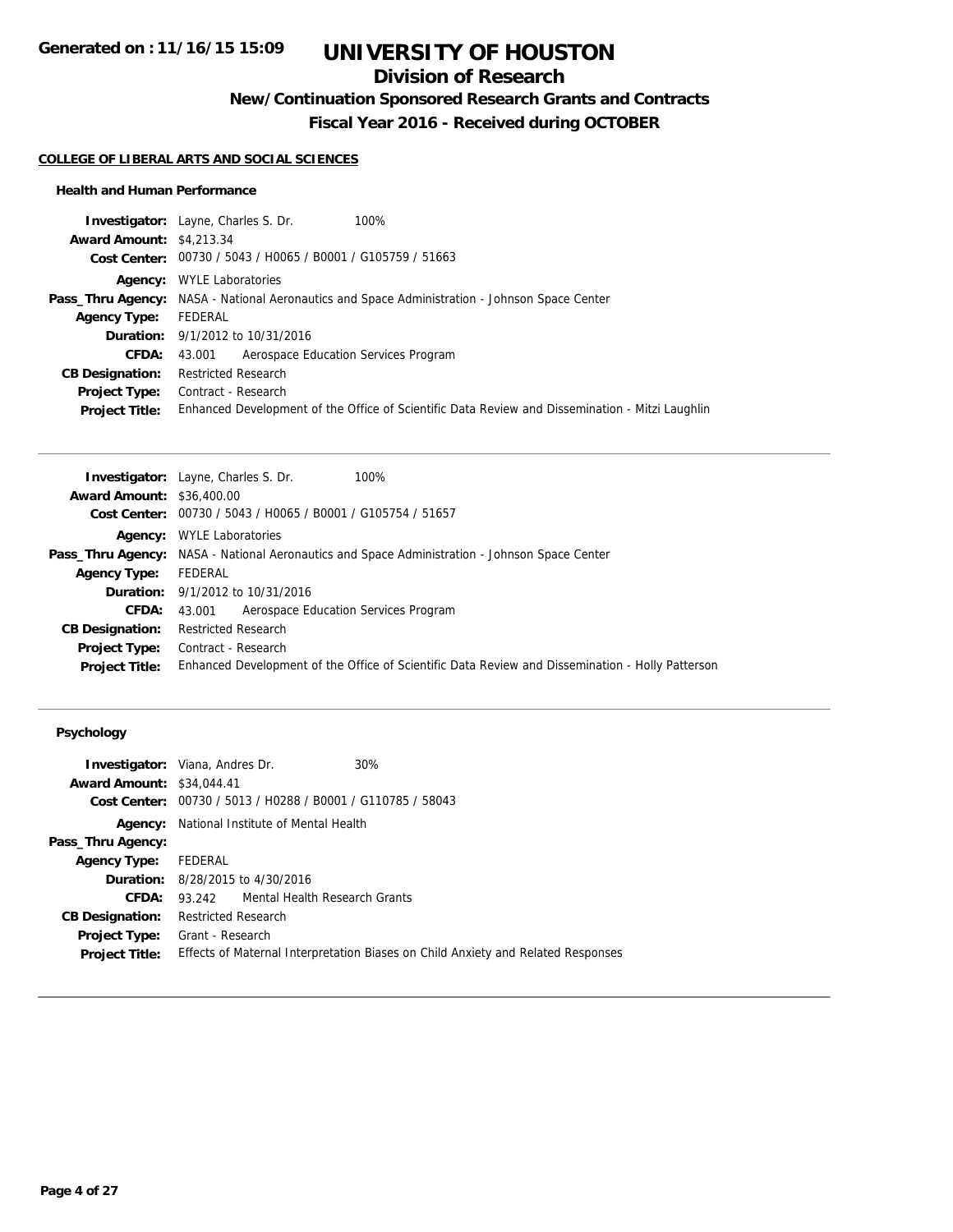# **Division of Research**

# **New/Continuation Sponsored Research Grants and Contracts**

**Fiscal Year 2016 - Received during OCTOBER**

### **COLLEGE OF LIBERAL ARTS AND SOCIAL SCIENCES**

## **Psychology**

| <b>Award Amount: \$14,344.00</b><br>Agency:<br>Pass_Thru Agency:<br><b>Agency Type:</b><br>Duration:<br>CFDA:<br><b>CB Designation:</b><br>Project Type:<br><b>Project Title:</b>                               | Investigator: Spitzmueller, Christiane Dr.<br>100%<br>Cost Center: 00730 / 5013 / H0125 / B0100 / G110414 / 57770<br>Michael E. DeBakey Veterans Affairs Medical Center<br><b>FEDERAL</b><br>7/1/2015 to 8/31/2016<br>64.033<br>VA Supportive Services for Veteran Families Program<br>Non Restricted Research<br>Grant - Research<br>IPA 3: Linking Clinician Interaction and Coordination to Clinical Performance in VA PACT -- C. Thomas Student<br>Placement |
|-----------------------------------------------------------------------------------------------------------------------------------------------------------------------------------------------------------------|------------------------------------------------------------------------------------------------------------------------------------------------------------------------------------------------------------------------------------------------------------------------------------------------------------------------------------------------------------------------------------------------------------------------------------------------------------------|
| Award Amount: \$33,629.00<br><b>Cost Center:</b><br>Agency:<br>Pass_Thru Agency:<br><b>Agency Type:</b><br>Duration:<br><b>CFDA:</b><br><b>CB Designation:</b><br><b>Project Type:</b><br><b>Project Title:</b> | 100%<br><b>Investigator:</b> Neighbors, Clayton Dr.<br>00730 / 5013 / H0125 / B0001 / G109989 / 58087<br>National Institute on Alcohol Abuse and Alcoholism<br>FEDERAL<br>9/1/2015 to 8/31/2018<br>93.273<br>Alcohol Research Programs<br><b>Restricted Research</b><br>Grant - Research<br>A Longitudinal Social Network Analysis and Intervention for Drinking and Health                                                                                      |
| Award Amount: \$296,736.00<br>Agency:<br>Pass_Thru Agency:<br><b>Agency Type:</b><br>Duration:<br><b>CFDA:</b><br><b>CB Designation:</b><br><b>Project Type:</b><br><b>Project Title:</b>                       | Investigator: Sharp, Carla Dr.<br>100%<br>Cost Center: 00730 / 5013 / H0125 / B0001 / G109024 / 58128<br>National Institute of Child Health and Human Development<br><b>FEDERAL</b><br>9/1/2015 to 8/31/2016<br>Center for Research for Mothers and Children<br>93.865<br><b>Restricted Research</b><br>Grant - Research<br>MISC-CBO: A community-based intervention for HIV affected children                                                                   |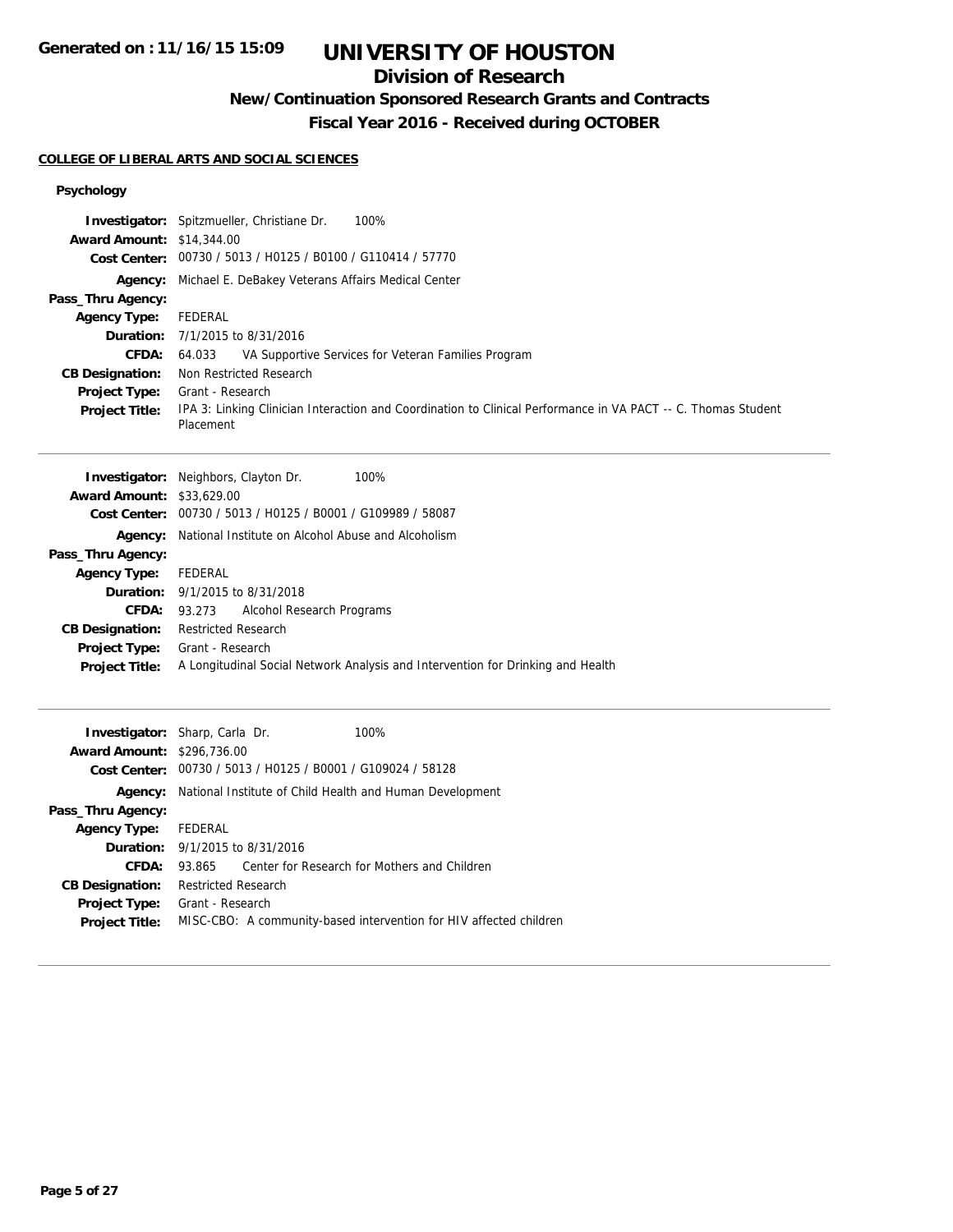## **Division of Research**

# **New/Continuation Sponsored Research Grants and Contracts**

**Fiscal Year 2016 - Received during OCTOBER**

#### **COLLEGE OF LIBERAL ARTS AND SOCIAL SCIENCES**

## **Psychology**

|                                  | Investigator: Woods, Steven Dr.                             | 100%                                                                                                         |
|----------------------------------|-------------------------------------------------------------|--------------------------------------------------------------------------------------------------------------|
| <b>Award Amount: \$10,250.88</b> |                                                             |                                                                                                              |
| <b>Cost Center:</b>              | 00730 / 5021 / H0125 / B0100 / G110771 / 58017              |                                                                                                              |
| Agency:                          | <b>TIRR Memorial Hermann</b>                                |                                                                                                              |
| Pass_Thru Agency:                |                                                             |                                                                                                              |
| <b>Agency Type:</b>              | <b>NON PROFIT</b>                                           |                                                                                                              |
| Duration:                        | 9/1/2015 to 8/31/2016                                       |                                                                                                              |
| CFDA:                            |                                                             |                                                                                                              |
| <b>CB Designation:</b>           | Non Restricted Research                                     |                                                                                                              |
| <b>Project Type:</b>             | Grant - Research                                            |                                                                                                              |
| <b>Project Title:</b>            |                                                             | Clinical Neuropsychology Training-TIRR Memorial Hermann-Struchen                                             |
|                                  |                                                             |                                                                                                              |
|                                  | <b>Investigator:</b> Sharp, Carla Dr.                       | 100%                                                                                                         |
| <b>Award Amount: \$48,636.00</b> |                                                             |                                                                                                              |
| <b>Cost Center:</b>              | 00730 / 5021 / H0125 / B0001 / G101988 / 47486              |                                                                                                              |
| Agency:                          | The Menninger Clinic                                        |                                                                                                              |
| Pass_Thru Agency:                |                                                             |                                                                                                              |
| <b>Agency Type:</b>              | <b>NON PROFIT</b>                                           |                                                                                                              |
| Duration:                        | 9/1/2010 to 8/31/2016                                       |                                                                                                              |
| <b>CFDA:</b>                     |                                                             |                                                                                                              |
| <b>CB Designation:</b>           | <b>Restricted Research</b>                                  |                                                                                                              |
| <b>Project Type:</b>             | Grant - Research                                            |                                                                                                              |
| <b>Project Title:</b>            | <b>Student Placements</b>                                   | Development of Personality and Other Disorders in Adolescents -FY 14 Allison Kalpakci and Mary Madison Eagle |
|                                  | Investigator: Woods, Steven Dr.                             | 100%                                                                                                         |
| <b>Award Amount: \$55,668.00</b> |                                                             |                                                                                                              |
|                                  | Cost Center: 00730 / 5013 / H0125 / B0001 / G109224 / 56941 |                                                                                                              |
|                                  | Agency: University of California - San Diego                |                                                                                                              |
|                                  | Pass_Thru Agency: National Institute of Mental Health       |                                                                                                              |

**Agency Type:** FEDERAL

**CB Designation:** Restricted Research **Project Type:** Grant - Research

**Duration:** 7/1/2014 to 6/30/2016

**CFDA:** 93.242 Mental Health Research Grants

**Project Title:** Prospective Memory in HIV-1 Infection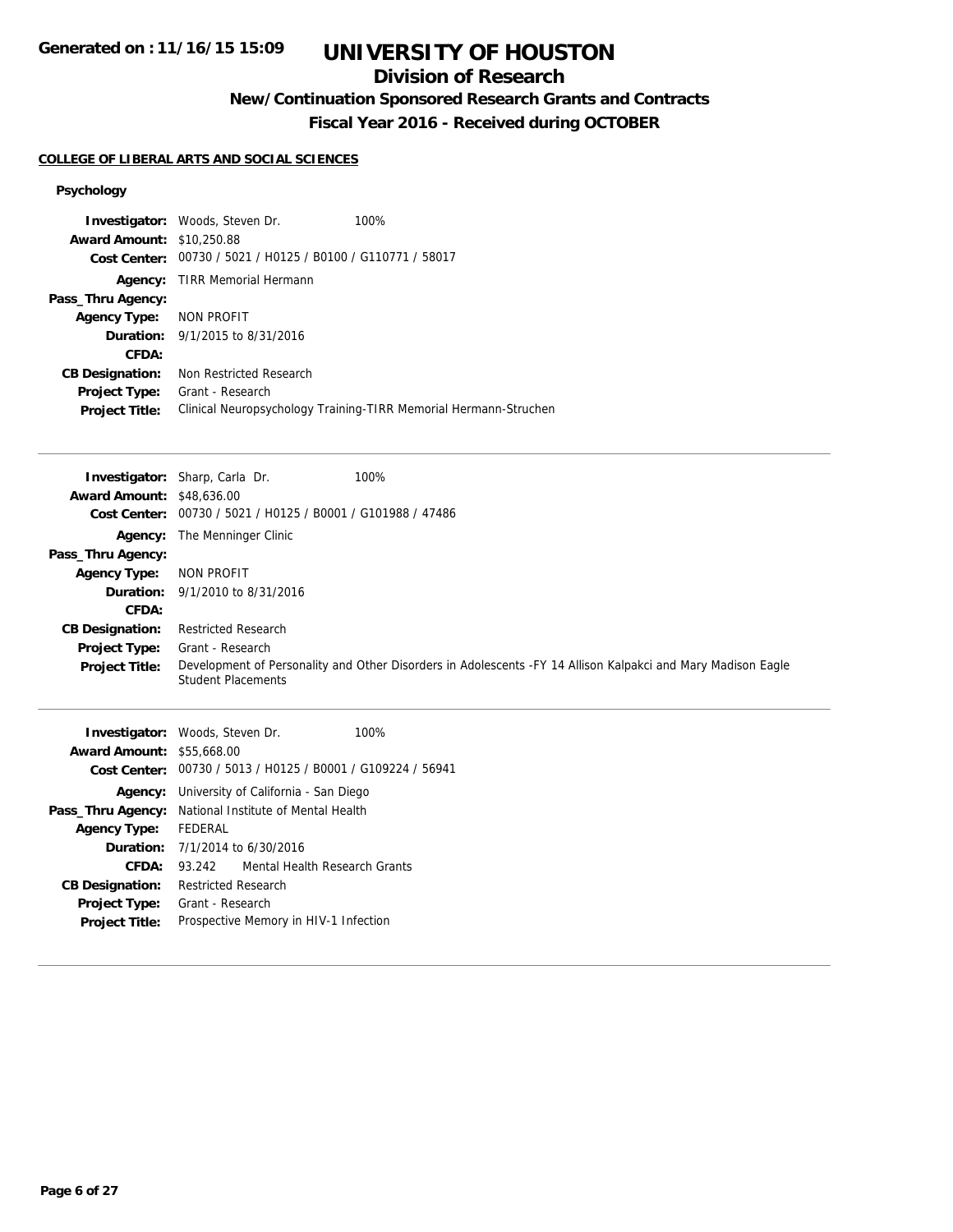## **Division of Research**

**New/Continuation Sponsored Research Grants and Contracts**

**Fiscal Year 2016 - Received during OCTOBER**

#### **COLLEGE OF LIBERAL ARTS AND SOCIAL SCIENCES**

## **School of Music**

**Investigator:** Austin, Alan Mr. 100% **Award Amount:** \$10,000.00 **Cost Center:** 00730 / 5021 / H0090 / C0001 / C110041 / 58079 **Agency:** The Houston Arts Alliance **Pass\_Thru Agency: Agency Type:** NON PROFIT **Duration:** 7/1/2015 to 6/30/2016 **CFDA: CB Designation:** Non Research **Project Type:** Grant - Public Service **Project Title:** Texas Music Festival—Hans Graf, conductor

#### **COLLEGE OF NATURAL SCIENCES AND MATHEMATICS**

#### **Biology/Biochemistry**

|                                  | 50%<br><b>Investigator:</b> Pennings, Steve Dr.                                                                                                                   |  |
|----------------------------------|-------------------------------------------------------------------------------------------------------------------------------------------------------------------|--|
| <b>Award Amount: \$10,100.00</b> |                                                                                                                                                                   |  |
|                                  | Cost Center: 00730 / 5013 / H0104 / B0001 / G108975 / 56022                                                                                                       |  |
|                                  | Agency: U.S. Geological Survey                                                                                                                                    |  |
| Pass_Thru Agency:                |                                                                                                                                                                   |  |
| <b>Agency Type:</b>              | FEDERAL                                                                                                                                                           |  |
|                                  | <b>Duration:</b> $9/7/2014$ to $12/6/2015$                                                                                                                        |  |
| <b>CFDA:</b>                     | 66.001 Air Pollution Control Program Support                                                                                                                      |  |
| <b>CB Designation:</b>           | <b>Restricted Research</b>                                                                                                                                        |  |
| <b>Project Type:</b>             | Co-Op Agreement - Research                                                                                                                                        |  |
| <b>Project Title:</b>            | Establishing A Foundation For Evaluating The Ecological Implications of Climate Change Along A Gradient in<br>Macroclimatic Drivers of Coastal Wetland Ecosystems |  |

|                                  | <b>Investigator:</b> Hughes, Zoe Dr.<br>100%                                                                         |  |
|----------------------------------|----------------------------------------------------------------------------------------------------------------------|--|
| <b>Award Amount: \$15,000.00</b> |                                                                                                                      |  |
|                                  | Cost Center: 00730 / 5013 / H0104 / B0001 / G110538 / 58044                                                          |  |
|                                  | <b>Agency:</b> Fish and Wildlife Service                                                                             |  |
|                                  | <b>Pass_Thru Agency:</b> U.S. Department of the Interior                                                             |  |
| <b>Agency Type:</b>              | FEDERAL                                                                                                              |  |
|                                  | <b>Duration:</b> 9/1/2015 to 8/31/2016                                                                               |  |
| CFDA:                            | Coastal Wetlands Planning, Protection and Restoration Program<br>15.614                                              |  |
| <b>CB Designation:</b>           | <b>Restricted Research</b>                                                                                           |  |
| <b>Project Type:</b>             | Grant - Research                                                                                                     |  |
| <b>Project Title:</b>            | Analyzing marsh stability in Cape Romain Wildlife Refuge: Marsh platform dissection as a response to sea level rise. |  |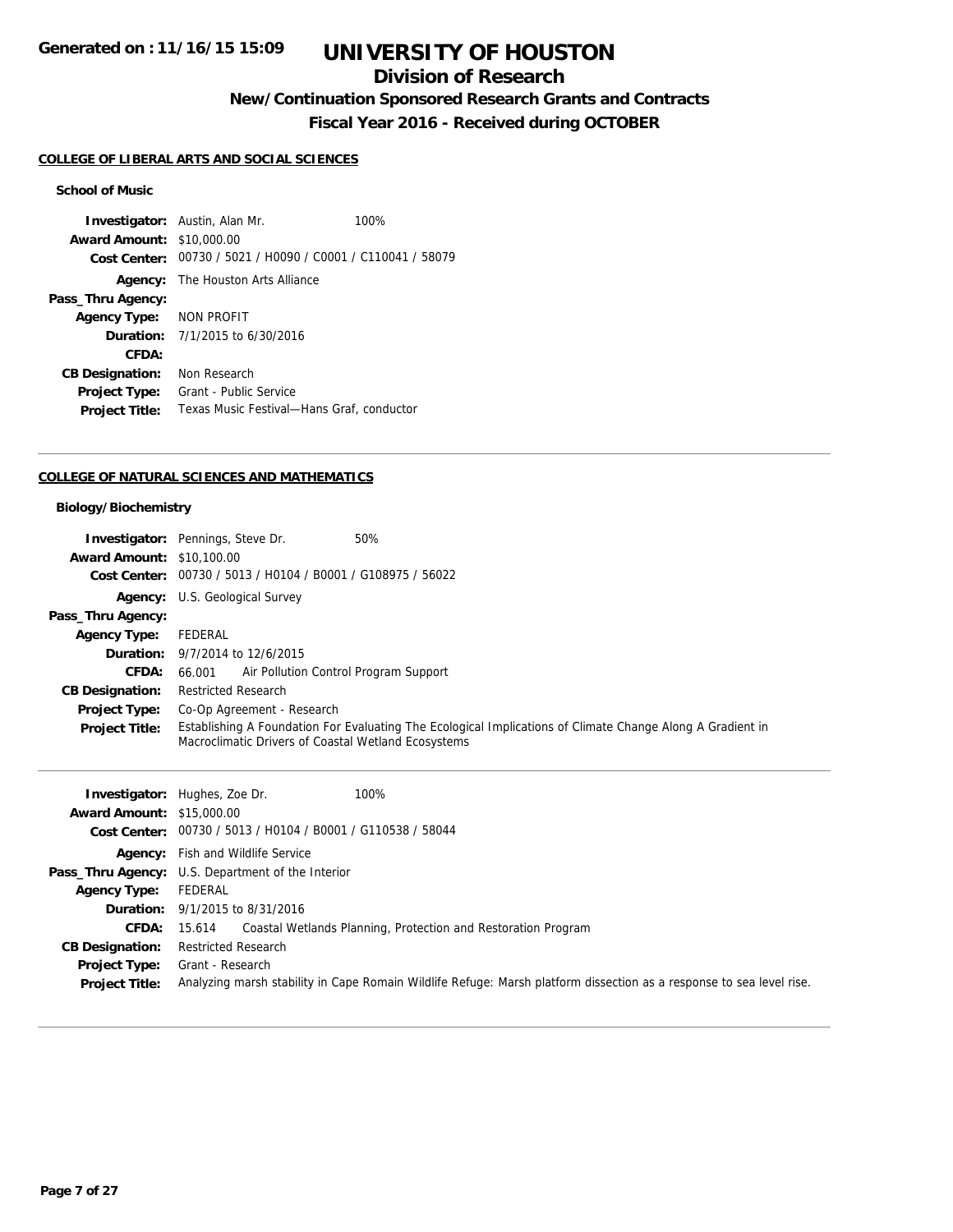## **Division of Research**

**New/Continuation Sponsored Research Grants and Contracts**

**Fiscal Year 2016 - Received during OCTOBER**

#### **COLLEGE OF NATURAL SCIENCES AND MATHEMATICS**

## **Chemistry**

|                                  | <b>Investigator:</b> Lee, T. Randall Dr.<br>100%                                           |  |
|----------------------------------|--------------------------------------------------------------------------------------------|--|
| <b>Award Amount: \$76,980.00</b> |                                                                                            |  |
|                                  | Cost Center: 00730 / 5013 / H0107 / B0001 / G109404 / 58127                                |  |
|                                  | <b>Agency:</b> U.S. Air Force Office of Scientific Research                                |  |
| Pass_Thru Agency:                |                                                                                            |  |
| <b>Agency Type:</b>              | FEDERAL                                                                                    |  |
|                                  | <b>Duration:</b> 9/30/2015 to 9/29/2016                                                    |  |
| <b>CFDA:</b>                     | 12.800 Air Force Defense Research Sciences Program                                         |  |
| <b>CB Designation:</b>           | <b>Restricted Research</b>                                                                 |  |
| <b>Project Type:</b>             | Grant - Research                                                                           |  |
| <b>Project Title:</b>            | Acquisition of a Zetasizer Nano ZS Instrument for Core-Shell Nanoparticle Characterization |  |

#### **Dean, Natural Sciences and Mathematics**

|                                  | <b>Investigator:</b> Pattison, Donna Dr.                    | 45%                                                                                      |
|----------------------------------|-------------------------------------------------------------|------------------------------------------------------------------------------------------|
| <b>Award Amount: \$43,916.85</b> |                                                             |                                                                                          |
|                                  | Cost Center: 00730 / 1119 / H0102 / B0001 / C110173 / 57947 |                                                                                          |
| Agency:                          | Texas Higher Education Coordinating Board                   |                                                                                          |
| Pass_Thru Agency:                |                                                             |                                                                                          |
| Agency Type: STATE               |                                                             |                                                                                          |
|                                  | <b>Duration:</b> 7/20/2015 to 8/31/2017                     |                                                                                          |
| CFDA:                            |                                                             |                                                                                          |
| <b>CB Designation:</b>           | Non Research                                                |                                                                                          |
| <b>Project Type:</b>             | Grant - Research                                            |                                                                                          |
| <b>Project Title:</b>            |                                                             | Improving Success of Minority Males in STEM Majors through Peer Led Learning Communities |
|                                  |                                                             |                                                                                          |

|                                  | <b>Investigator:</b> Hardy, John Dr.                        | 45%                                                                                      |
|----------------------------------|-------------------------------------------------------------|------------------------------------------------------------------------------------------|
| <b>Award Amount: \$43,916.85</b> |                                                             |                                                                                          |
|                                  | Cost Center: 00730 / 1119 / H0102 / B0001 / C110173 / 57947 |                                                                                          |
|                                  | <b>Agency:</b> Texas Higher Education Coordinating Board    |                                                                                          |
| Pass_Thru Agency:                |                                                             |                                                                                          |
| <b>Agency Type:</b>              | <b>STATE</b>                                                |                                                                                          |
|                                  | <b>Duration:</b> 7/20/2015 to 8/31/2017                     |                                                                                          |
| CFDA:                            |                                                             |                                                                                          |
| <b>CB Designation:</b>           | Non Research                                                |                                                                                          |
| <b>Project Type:</b>             | Grant - Research                                            |                                                                                          |
| <b>Project Title:</b>            |                                                             | Improving Success of Minority Males in STEM Majors through Peer Led Learning Communities |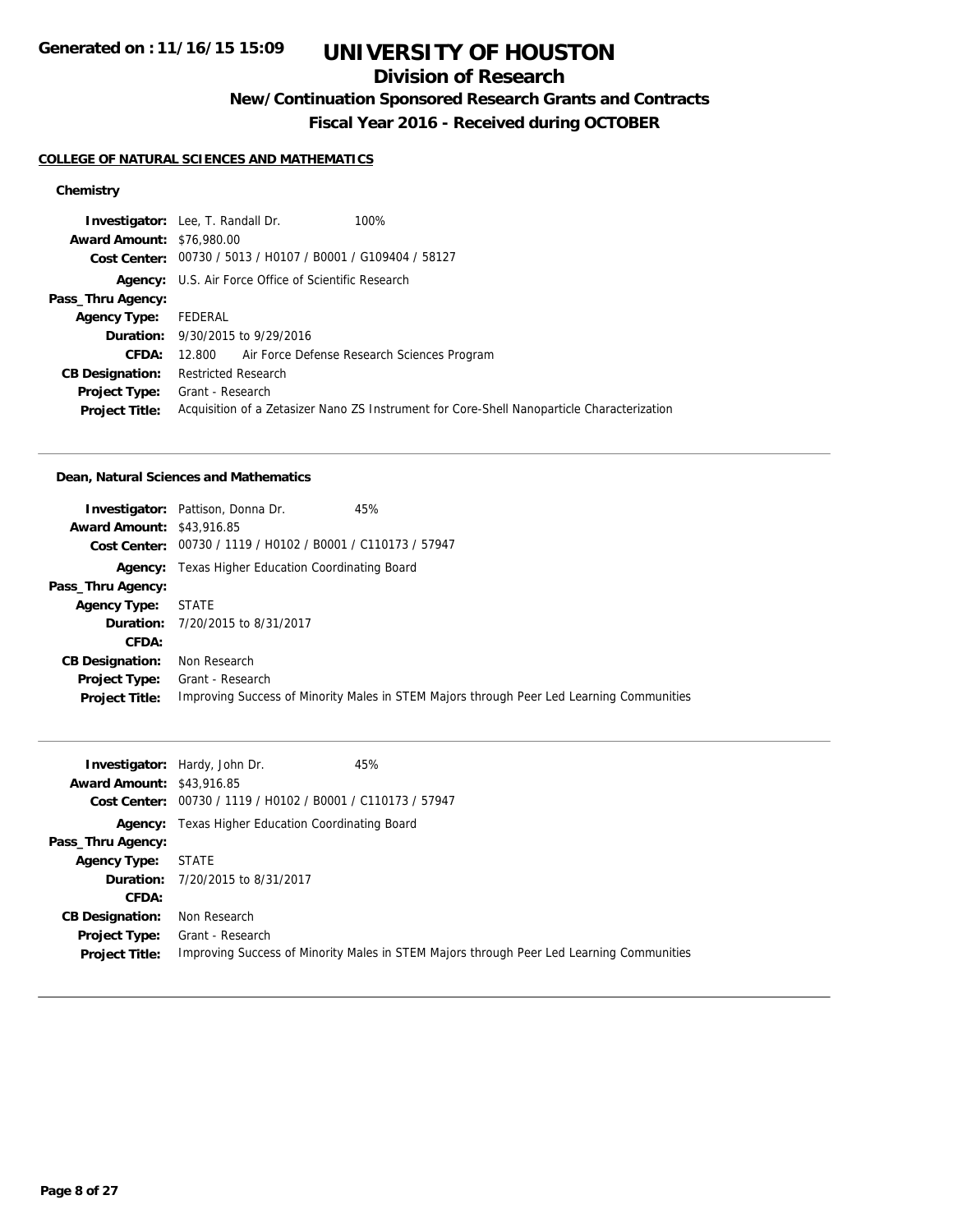# **Division of Research**

**New/Continuation Sponsored Research Grants and Contracts**

**Fiscal Year 2016 - Received during OCTOBER**

#### **COLLEGE OF NATURAL SCIENCES AND MATHEMATICS**

### **Dean, Natural Sciences and Mathematics**

| 100%<br><b>Investigator:</b> Yun, Changhoon Dr.                                          |  |
|------------------------------------------------------------------------------------------|--|
| <b>Award Amount: \$8,000.00</b>                                                          |  |
| Cost Center: 00730 / 5015 / H0102 / B0001 / G100131 / 47217                              |  |
| University of Houston Downtown                                                           |  |
| <b>Pass_Thru Agency:</b> National Science Foundation                                     |  |
| FEDERAL                                                                                  |  |
| <b>Duration:</b> 9/1/2010 to 8/31/2016                                                   |  |
| 47.076 Education and Human Resources                                                     |  |
| Non Restricted Research                                                                  |  |
| Grant - Research                                                                         |  |
| Undergraduate/Graduate Student Immersion in Computer Science, Technology and Mathematics |  |
|                                                                                          |  |

#### **Earth & Atmospheric Sciences**

|                                   | <b>Investigator:</b> Wang, Guoquan Dr.                      | 100%                                                                 |
|-----------------------------------|-------------------------------------------------------------|----------------------------------------------------------------------|
| <b>Award Amount: \$245,945.00</b> |                                                             |                                                                      |
|                                   | Cost Center: 00730 / 5013 / H0109 / B0001 / G108888 / 57940 |                                                                      |
| Agency:                           | National Science Foundation                                 |                                                                      |
| Pass_Thru Agency:                 |                                                             |                                                                      |
| Agency Type: FEDERAL              |                                                             |                                                                      |
|                                   | <b>Duration:</b> 9/1/2015 to 8/31/2018                      |                                                                      |
| <b>CFDA:</b>                      | 47.079                                                      | International Science and Engineering (OISE)                         |
| <b>CB Designation:</b>            | <b>Restricted Research</b>                                  |                                                                      |
| <b>Project Type:</b>              | Grant - Research                                            |                                                                      |
| <b>Project Title:</b>             |                                                             | IRES: US-China Collaboration on Landslide Study and Student Training |

| <b>Award Amount: \$30,000.00</b>              | 100%<br><b>Investigator:</b> Lapen, Thomas Dr.                                                                                |  |
|-----------------------------------------------|-------------------------------------------------------------------------------------------------------------------------------|--|
|                                               | Cost Center: 00730 / 5013 / H0109 / B0001 / G109946 / 57836                                                                   |  |
|                                               | <b>Agency:</b> NASA - National Aeronautics and Space Administration - Goddard Space Flight Center                             |  |
| Pass_Thru Agency:                             |                                                                                                                               |  |
| Agency Type:                                  | FEDERAL                                                                                                                       |  |
|                                               | <b>Duration:</b> $9/1/2015$ to $8/31/2016$                                                                                    |  |
| <b>CFDA:</b>                                  | Aerospace Education Services Program<br>43.001                                                                                |  |
| <b>CB Designation:</b>                        | <b>Restricted Research</b>                                                                                                    |  |
| <b>Project Type:</b><br><b>Project Title:</b> | Grant - Research<br>In Situ Investigations of Al-Mg Isotopes in Type B1 CAIs (Graduate Student Fellowship for A. Kerekgyarto) |  |
|                                               |                                                                                                                               |  |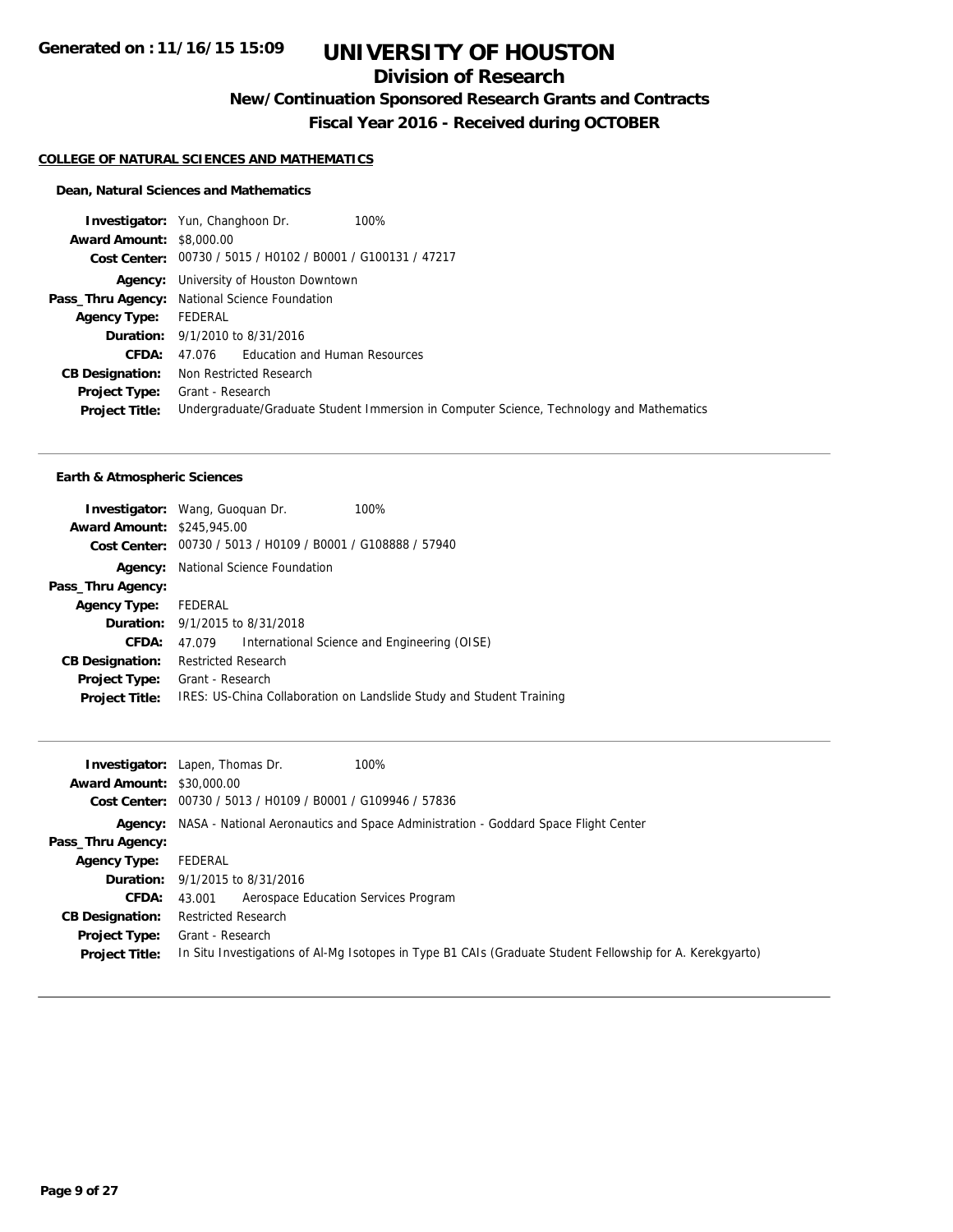## **Division of Research**

**New/Continuation Sponsored Research Grants and Contracts**

**Fiscal Year 2016 - Received during OCTOBER**

#### **COLLEGE OF NATURAL SCIENCES AND MATHEMATICS**

#### **Earth & Atmospheric Sciences**

**Investigator:** Mann, Paul Dr. 100% **Award Amount:** \$240,000.00 **Cost Center:** 00730 / 5022 / H0109 / B0001 / C106782 / 52937 **Agency:** Consortium Members - For Profit **Pass\_Thru Agency: Agency Type:** PROFIT **Duration:** 9/1/2012 to 8/31/2018 **CFDA: CB Designation:** Restricted Research **Project Type:** Contract - Research **Project Title:** Caribbean Basins, Tectonics, and Hydrocarbons - Phase III

#### **Houston Coastal Center**

| <b>Award Amount: \$10,100.00</b> | 50%<br><b>Investigator:</b> Pennings, Steve Dr.                                                                                                                   |  |
|----------------------------------|-------------------------------------------------------------------------------------------------------------------------------------------------------------------|--|
|                                  | Cost Center: 00730 / 5013 / H0104 / B0001 / G108975 / 56022                                                                                                       |  |
|                                  | <b>Agency:</b> U.S. Geological Survey                                                                                                                             |  |
| Pass_Thru Agency:                |                                                                                                                                                                   |  |
| <b>Agency Type:</b>              | FEDERAL                                                                                                                                                           |  |
|                                  | <b>Duration:</b> 9/7/2014 to 12/6/2015                                                                                                                            |  |
| <b>CFDA:</b>                     | 66.001 Air Pollution Control Program Support                                                                                                                      |  |
| <b>CB Designation:</b>           | <b>Restricted Research</b>                                                                                                                                        |  |
| <b>Project Type:</b>             | Co-Op Agreement - Research                                                                                                                                        |  |
| <b>Project Title:</b>            | Establishing A Foundation For Evaluating The Ecological Implications of Climate Change Along A Gradient in<br>Macroclimatic Drivers of Coastal Wetland Ecosystems |  |

### **Mathematics**

| <b>Award Amount: \$89,980.00</b>                        | <b>Investigator:</b> Olshanskiy, Maxim Dr.<br>100%<br>Cost Center: 00730 / 5013 / H0110 / B0001 / G109466 / 58061                        |
|---------------------------------------------------------|------------------------------------------------------------------------------------------------------------------------------------------|
| Pass_Thru Agency:                                       | <b>Agency:</b> National Science Foundation                                                                                               |
| Agency Type:                                            | FEDERAL                                                                                                                                  |
|                                                         | <b>Duration:</b> 9/15/2015 to 8/31/2018                                                                                                  |
| <b>CFDA:</b><br><b>CB Designation:</b><br>Project Type: | Mathematical and Physical Sciences<br>47.049<br><b>Restricted Research</b><br>Grant - Research                                           |
| <b>Project Title:</b>                                   | Collaborative Research: Variational structure preserving methods for incompressible flows: dicretizations, analysis,<br>parallel solvers |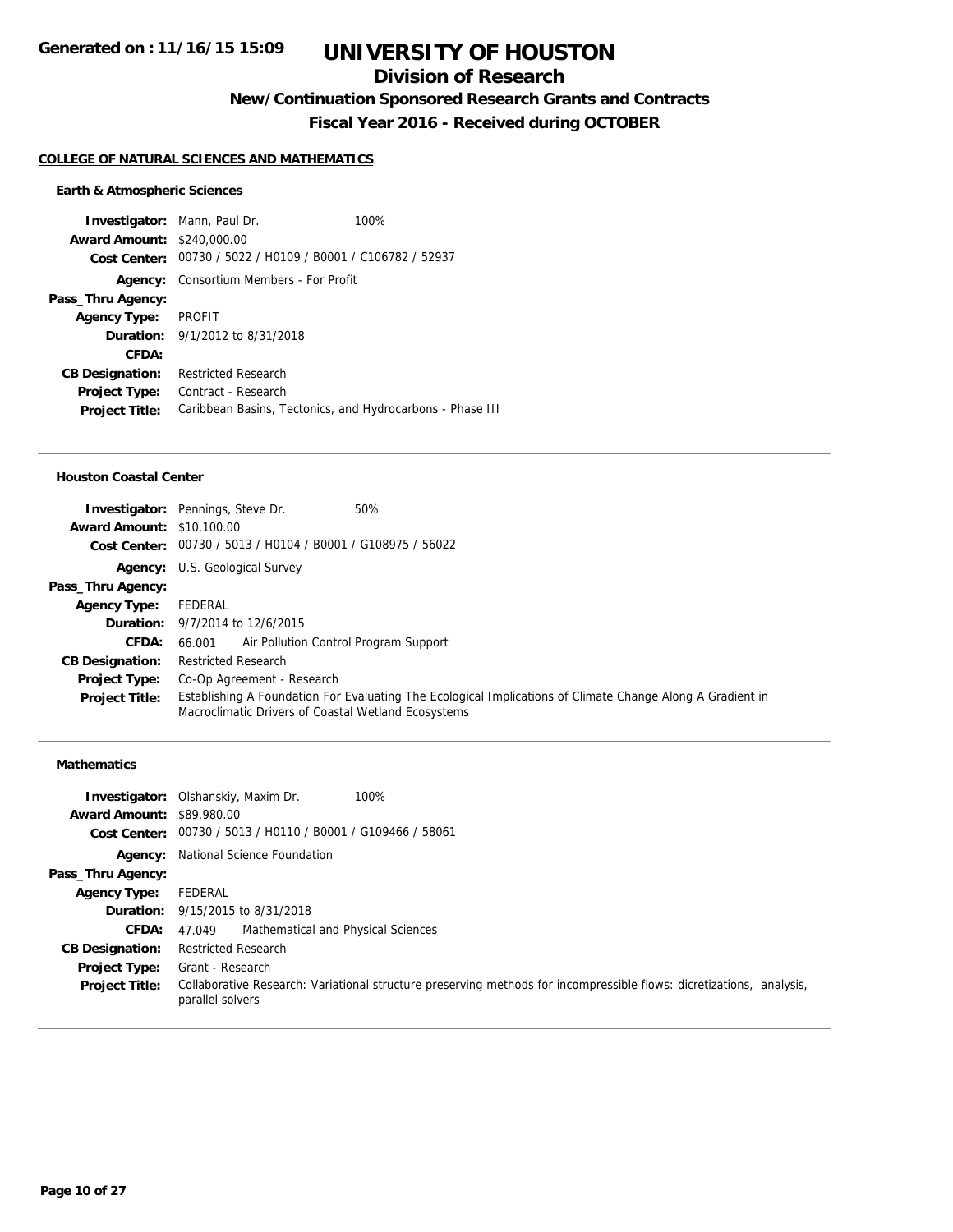# **Division of Research**

# **New/Continuation Sponsored Research Grants and Contracts**

**Fiscal Year 2016 - Received during OCTOBER**

## **COLLEGE OF NATURAL SCIENCES AND MATHEMATICS**

## **Mathematics**

|                                   | <b>Investigator:</b> Hoppe, Ronald Dr.<br>100%                                                     |  |
|-----------------------------------|----------------------------------------------------------------------------------------------------|--|
| <b>Award Amount: \$150,000.00</b> |                                                                                                    |  |
|                                   | Cost Center: 00730 / 5013 / H0110 / B0001 / G109459 / 58054                                        |  |
| Agency:                           | NSF/Mathematical Sciences                                                                          |  |
| Pass_Thru Agency:                 |                                                                                                    |  |
| <b>Agency Type:</b>               | FEDERAL                                                                                            |  |
|                                   | <b>Duration:</b> 9/1/2015 to 8/31/2018                                                             |  |
| <b>CFDA:</b> $47.049$             | Mathematical and Physical Sciences                                                                 |  |
| <b>CB Designation:</b>            | <b>Restricted Research</b>                                                                         |  |
| <b>Project Type:</b>              | Grant - Research                                                                                   |  |
| <b>Project Title:</b>             | Collaborative Research: Numerical Simulation of the Morphosynthesis of Polycrystalline Biominerals |  |

|                                 | <b>Investigator:</b> Torok, Andrei Dr.<br>100%              |
|---------------------------------|-------------------------------------------------------------|
| <b>Award Amount: \$7,000.00</b> |                                                             |
|                                 | Cost Center: 00730 / 5021 / H0110 / B0001 / G104972 / 51714 |
|                                 | <b>Agency:</b> The Simons Foundation                        |
| Pass_Thru Agency:               |                                                             |
| Agency Type: FOUNDATION         |                                                             |
|                                 | <b>Duration:</b> $9/1/2012$ to $8/31/2017$                  |
| CFDA:                           |                                                             |
| <b>CB Designation:</b>          | <b>Restricted Research</b>                                  |
| <b>Project Type:</b>            | Grant - Research                                            |
| <b>Project Title:</b>           | Properties of dynamical systems with some hyperbolicity     |

|                                  | 100%<br><b>Investigator:</b> Canic, Suncica Dr.                                                                                |
|----------------------------------|--------------------------------------------------------------------------------------------------------------------------------|
| <b>Award Amount: \$42,140.00</b> |                                                                                                                                |
|                                  | Cost Center: 00730 / 5013 / H0110 / B0001 / G110531 / 58250                                                                    |
|                                  | <b>Agency:</b> Methodist Hospital Research Institute                                                                           |
|                                  | Pass_Thru Agency: National Science Foundation                                                                                  |
| <b>Agency Type:</b>              | FEDERAL                                                                                                                        |
|                                  | <b>Duration:</b> 7/25/2015 to 7/24/2016                                                                                        |
|                                  | <b>CFDA:</b> 47,049 Mathematical and Physical Sciences                                                                         |
| <b>CB Designation:</b>           | <b>Restricted Research</b>                                                                                                     |
| <b>Project Type:</b>             | Grant - Research                                                                                                               |
| <b>Project Title:</b>            | Collaborative Research: Advancing the Diagnosis and Quantification of Mitral Valve Regurgitation with Mathematical<br>Modeling |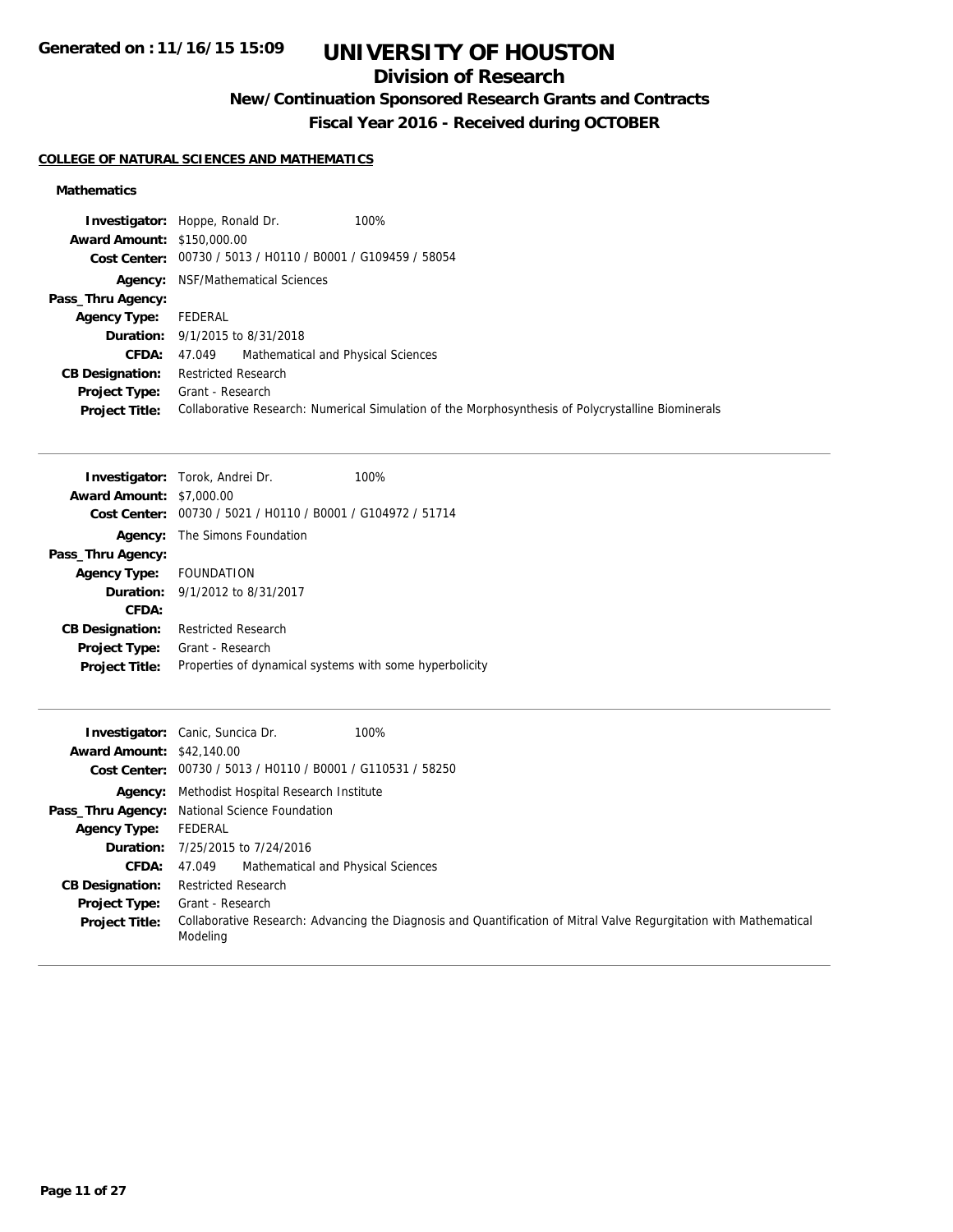## **Division of Research**

# **New/Continuation Sponsored Research Grants and Contracts**

**Fiscal Year 2016 - Received during OCTOBER**

#### **COLLEGE OF NATURAL SCIENCES AND MATHEMATICS**

## **Physics**

|                                  | 100%<br><b>Investigator:</b> Cheung, Margaret Dr.                                                                               |
|----------------------------------|---------------------------------------------------------------------------------------------------------------------------------|
| <b>Award Amount: \$30,031,00</b> |                                                                                                                                 |
|                                  | Cost Center: 00730 / 5013 / H0112 / B0001 / G110809 / 58247                                                                     |
|                                  | <b>Agency:</b> Baylor College of Medicine                                                                                       |
|                                  | Pass_Thru Agency: National Institutes of Health                                                                                 |
| <b>Agency Type:</b>              | FEDERAL                                                                                                                         |
|                                  | <b>Duration:</b> 8/1/2015 to 7/31/2016                                                                                          |
| <b>CFDA:</b>                     | Pharmacology, Physiology, and Biological Chemistry Research<br>93.859                                                           |
| <b>CB Designation:</b>           | <b>Restricted Research</b>                                                                                                      |
| <b>Project Type:</b>             | Grant - Research                                                                                                                |
| <b>Project Title:</b>            | HAMBP: Understanding the molecular underpinning of the postsynaptic Ca2+/Calmodulin signaling using a<br>multi-physics approach |

|                                                    | <b>Investigator:</b> Ren, Zhifeng Dr.  | 50%                                                               |
|----------------------------------------------------|----------------------------------------|-------------------------------------------------------------------|
| <b>Award Amount: \$160,026.50</b>                  |                                        |                                                                   |
|                                                    |                                        | Cost Center: 00730 / 5043 / H0452 / B0001 / G110822 / 58149       |
| Agency:                                            | Massachusetts Institute of Technology  |                                                                   |
| <b>Pass_Thru Agency:</b> U.S. Department of Energy |                                        |                                                                   |
| <b>Agency Type:</b>                                | FEDERAL                                |                                                                   |
|                                                    | <b>Duration:</b> 8/1/2014 to 7/31/2016 |                                                                   |
| <b>CFDA:</b>                                       | 81.049                                 | Office of Energy Research Financial Assistance Program            |
| <b>CB Designation:</b>                             | <b>Restricted Research</b>             |                                                                   |
| <b>Project Type:</b>                               | Contract - Research                    |                                                                   |
| <b>Project Title:</b>                              |                                        | Solid-State Solar-Thermal Energy Conversion Center (S3TEC Center) |
|                                                    |                                        |                                                                   |

## **COLLEGE OF OPTOMETRY**

## **Optometry Vision Sciences**

|                                  | <b>Investigator:</b> Mathew, Jessica Dr.                    | 100%                                                                                                                                                                                      |
|----------------------------------|-------------------------------------------------------------|-------------------------------------------------------------------------------------------------------------------------------------------------------------------------------------------|
| <b>Award Amount: \$16,995.45</b> |                                                             |                                                                                                                                                                                           |
|                                  | Cost Center: 00730 / 5022 / H0114 / B0001 / C109237 / 56892 |                                                                                                                                                                                           |
| Agency:                          | Shire Development LLC                                       |                                                                                                                                                                                           |
| Pass_Thru Agency:                |                                                             |                                                                                                                                                                                           |
| <b>Agency Type:</b>              | PROFIT                                                      |                                                                                                                                                                                           |
| Duration:                        | 10/23/2014 to 12/31/2015                                    |                                                                                                                                                                                           |
| CFDA:                            |                                                             |                                                                                                                                                                                           |
| <b>CB Designation:</b>           | <b>Restricted Research</b>                                  |                                                                                                                                                                                           |
| <b>Project Type:</b>             | Grant - Research                                            |                                                                                                                                                                                           |
| <b>Project Title:</b>            |                                                             | SHP606-304: A Phase 3, Multicenter, Randomized, Double-masked, and Placebo-controlled Study Evaluating the                                                                                |
|                                  |                                                             | Efficacy and Safety of a 5.0% Concentration of Lifitegrast Ophthalmic Solution Compared to Placebo in Subjects with<br>Dry Eye Disease and History of Recent Artificial Tear Use (OPUS-3) |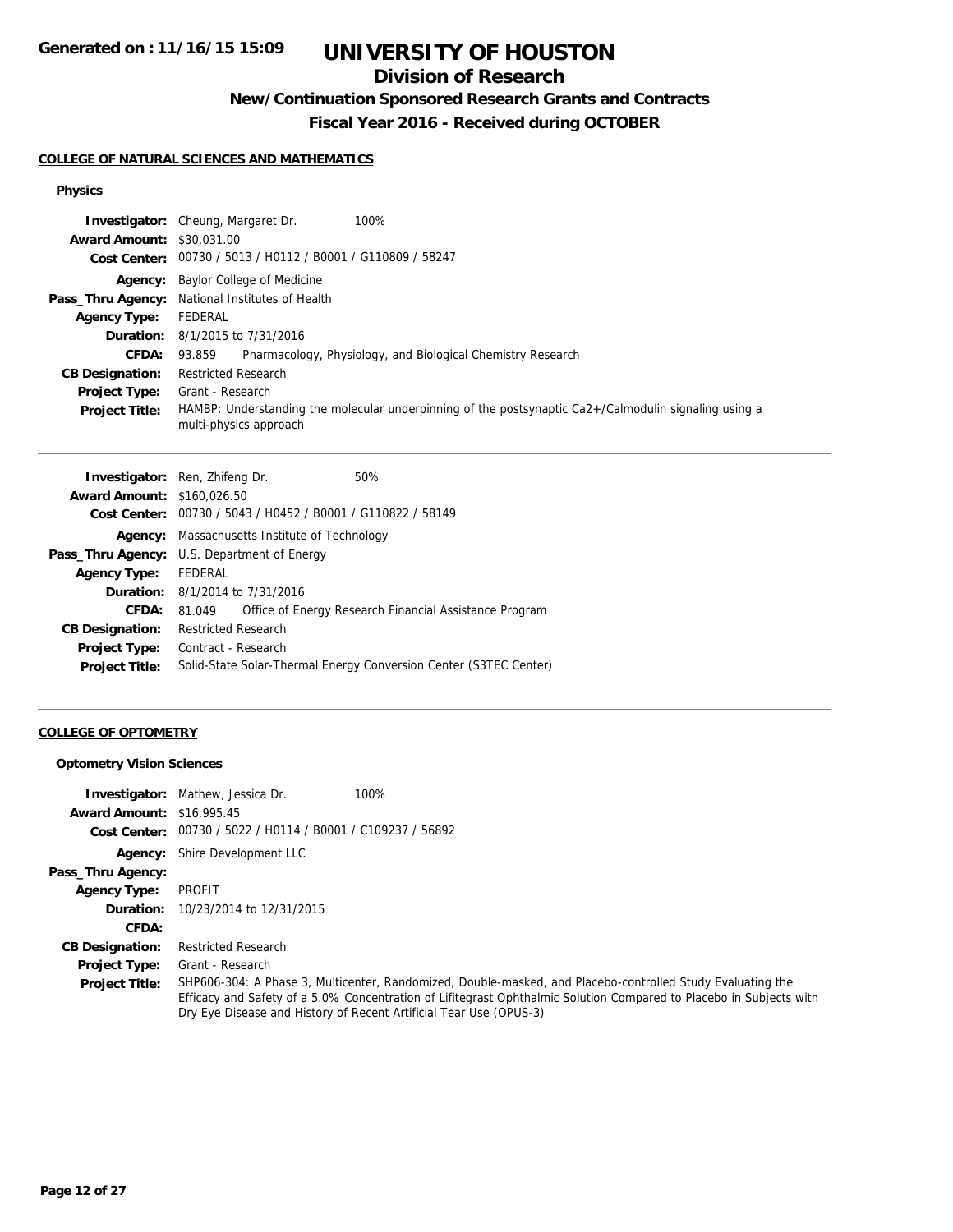## **Division of Research**

**New/Continuation Sponsored Research Grants and Contracts**

**Fiscal Year 2016 - Received during OCTOBER**

## **COLLEGE OF PHARMACY**

## **Clinical Pharmacy & Administration**

|                                  | <b>Investigator:</b> Alam, Mohammad Dr.                     | 40%                                                              |
|----------------------------------|-------------------------------------------------------------|------------------------------------------------------------------|
| <b>Award Amount: \$90,000.00</b> |                                                             |                                                                  |
|                                  | Cost Center: 00730 / 5016 / H0118 / B0001 / G110483 / 57926 |                                                                  |
|                                  | <b>Agency:</b> Texas Department of State Health Services    |                                                                  |
| Pass_Thru Agency:                |                                                             |                                                                  |
| <b>Agency Type:</b>              | STATE                                                       |                                                                  |
|                                  | <b>Duration:</b> 9/1/2015 to 8/31/2016                      |                                                                  |
| CFDA:                            |                                                             |                                                                  |
| <b>CB Designation:</b>           | <b>Restricted Research</b>                                  |                                                                  |
| <b>Project Type:</b>             | Contract - Research                                         |                                                                  |
| <b>Project Title:</b>            |                                                             | State-wide Assessment of Environmental C. Difficile Dolonization |

|                                   | <b>Investigator:</b> Garey, Kevin Dr.          | 60%                                                              |
|-----------------------------------|------------------------------------------------|------------------------------------------------------------------|
| <b>Award Amount: \$135,000.00</b> |                                                |                                                                  |
| Cost Center:                      | 00730 / 5016 / H0118 / B0001 / G110483 / 57926 |                                                                  |
| Agency:                           | Texas Department of State Health Services      |                                                                  |
| Pass_Thru Agency:                 |                                                |                                                                  |
| <b>Agency Type:</b>               | <b>STATE</b>                                   |                                                                  |
|                                   | <b>Duration:</b> 9/1/2015 to 8/31/2016         |                                                                  |
| CFDA:                             |                                                |                                                                  |
| <b>CB Designation:</b>            | <b>Restricted Research</b>                     |                                                                  |
| <b>Project Type:</b>              | Contract - Research                            |                                                                  |
| <b>Project Title:</b>             |                                                | State-wide Assessment of Environmental C. Difficile Dolonization |

|                                   | <b>Investigator:</b> Trivedi, Meghana Dr.                      | 100%                                                  |
|-----------------------------------|----------------------------------------------------------------|-------------------------------------------------------|
| <b>Award Amount: \$229,490.00</b> |                                                                |                                                       |
|                                   | Cost Center: 00730 / 5013 / H0118 / B0001 / C108239 / 56453    |                                                       |
|                                   | <b>Agency:</b> U.S. Army Medical Research Acquisition Activity |                                                       |
|                                   | <b>Pass_Thru Agency:</b> U.S. Department of Defense            |                                                       |
| <b>Agency Type:</b>               | FEDERAL                                                        |                                                       |
|                                   | <b>Duration:</b> 9/30/2014 to 9/29/2017                        |                                                       |
| CFDA:                             | 12.420                                                         | Military Medical Research and Development             |
| <b>CB Designation:</b>            | <b>Restricted Research</b>                                     |                                                       |
|                                   | <b>Project Type:</b> Grant - Research                          |                                                       |
| <b>Project Title:</b>             |                                                                | Targeting GPR110 in HER2-Overexpressing Breast Cancer |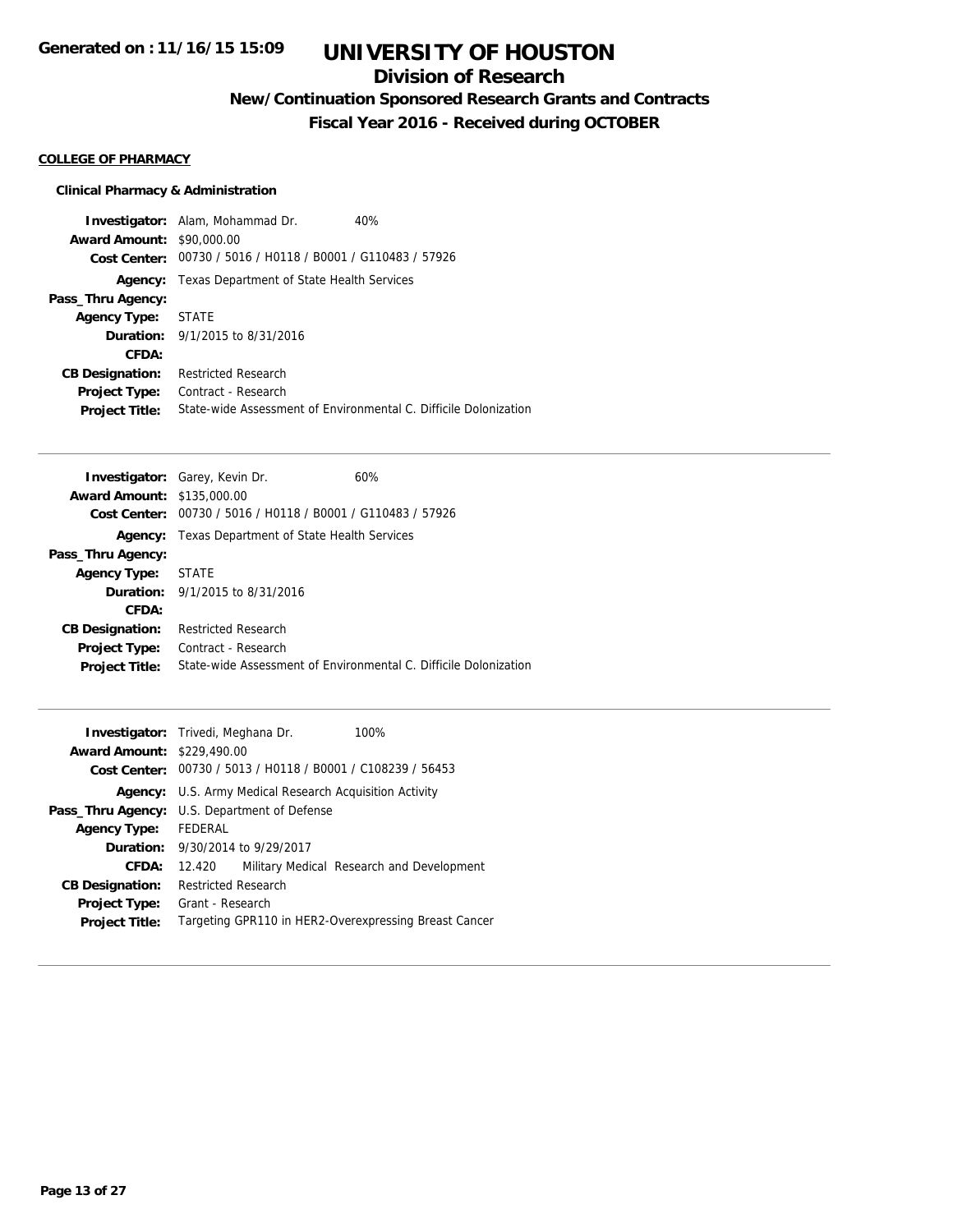# **Division of Research**

**New/Continuation Sponsored Research Grants and Contracts**

**Fiscal Year 2016 - Received during OCTOBER**

### **COLLEGE OF TECHNOLOGY**

## **Center for Information Security, Research and Edu**

|                                  | <b>Investigator:</b> Bronk, Chris Dr.                       | 50%                                                                                |
|----------------------------------|-------------------------------------------------------------|------------------------------------------------------------------------------------|
| <b>Award Amount: \$36,005.50</b> |                                                             |                                                                                    |
|                                  | Cost Center: 00730 / 5043 / H0554 / B0001 / G110286 / 58213 |                                                                                    |
|                                  | <b>Agency:</b> Clarkson Aerospace Corporation               |                                                                                    |
|                                  | <b>Pass_Thru Agency:</b> U.S. Department of Defense         |                                                                                    |
| <b>Agency Type:</b>              | FEDERAL                                                     |                                                                                    |
|                                  | <b>Duration:</b> 10/1/2015 to 9/27/2016                     |                                                                                    |
| CFDA:                            | 12.800 Air Force Defense Research Sciences Program          |                                                                                    |
| <b>CB Designation:</b>           | <b>Restricted Research</b>                                  |                                                                                    |
| Project Type:                    | Contract - Research                                         |                                                                                    |
| <b>Project Title:</b>            |                                                             | Cyber-Spectrum Research and Technology Development Virtual Environment (CSpec-DVE) |

|                                  | <b>Investigator:</b> Conklin, William Dr.<br>50%                                          |
|----------------------------------|-------------------------------------------------------------------------------------------|
| <b>Award Amount: \$65,403.00</b> |                                                                                           |
| Cost Center:                     | 00730 / 5013 / H0554 / B0001 / G110005 / 58076                                            |
| Agency:                          | <b>National Security Agency</b>                                                           |
| Pass_Thru Agency:                |                                                                                           |
| <b>Agency Type:</b>              | FEDERAL                                                                                   |
|                                  | Duration: 9/16/2015 to 9/9/2016                                                           |
| <b>CFDA:</b>                     | Information Security Grant Program<br>12.902                                              |
| <b>CB Designation:</b>           | <b>Restricted Research</b>                                                                |
| <b>Project Type:</b>             | Grant - Research                                                                          |
| <b>Project Title:</b>            | Industrial Control Systems and Software Defined Networking Cyber Range (SON portion-only) |

| <b>Award Amount: \$32,701.50</b>              | 25%<br><b>Investigator:</b> Bronk, Chris Dr.<br>Cost Center: 00730 / 5013 / H0554 / B0001 / G110005 / 58076   |
|-----------------------------------------------|---------------------------------------------------------------------------------------------------------------|
| Pass_Thru Agency:                             | <b>Agency:</b> National Security Agency                                                                       |
| <b>Agency Type:</b>                           | FEDERAL                                                                                                       |
|                                               | <b>Duration:</b> 9/16/2015 to 9/9/2016                                                                        |
|                                               | <b>CFDA:</b> 12.902 Information Security Grant Program                                                        |
| <b>CB Designation:</b>                        | <b>Restricted Research</b>                                                                                    |
| <b>Project Type:</b><br><b>Project Title:</b> | Grant - Research<br>Industrial Control Systems and Software Defined Networking Cyber Range (SON portion-only) |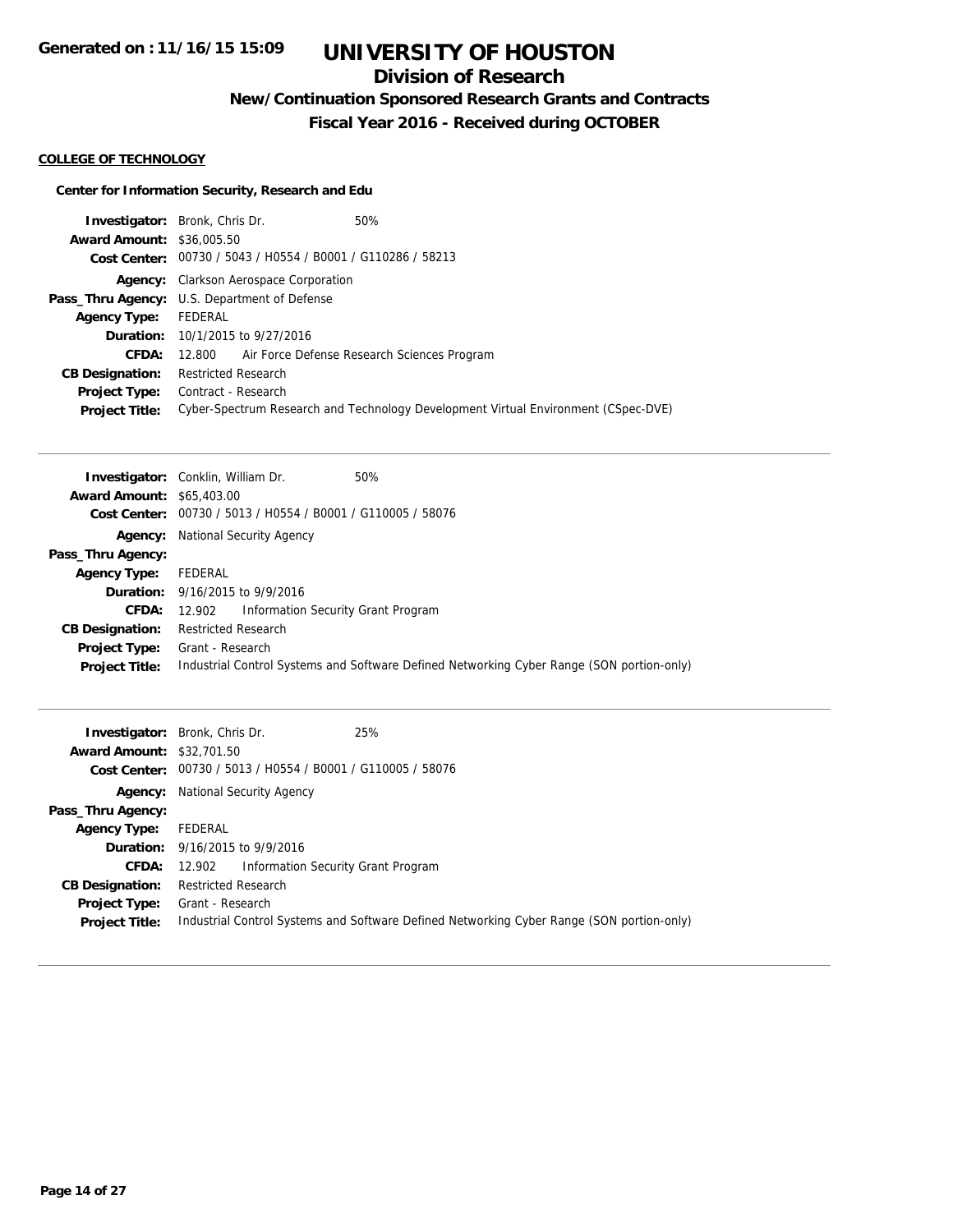# **Division of Research**

**New/Continuation Sponsored Research Grants and Contracts**

**Fiscal Year 2016 - Received during OCTOBER**

## **COLLEGE OF TECHNOLOGY**

## **Center for Information Security, Research and Edu**

|                                  | <b>Investigator:</b> Gurkan, Deniz Dr.<br>10%                                             |
|----------------------------------|-------------------------------------------------------------------------------------------|
| <b>Award Amount: \$13,080.60</b> |                                                                                           |
|                                  | Cost Center: 00730 / 5013 / H0554 / B0001 / G110005 / 58076                               |
|                                  | <b>Agency:</b> National Security Agency                                                   |
| Pass_Thru Agency:                |                                                                                           |
| <b>Agency Type:</b>              | FEDERAL                                                                                   |
|                                  | <b>Duration:</b> 9/16/2015 to 9/9/2016                                                    |
| <b>CFDA:</b>                     | Information Security Grant Program<br>12.902                                              |
| <b>CB Designation:</b>           | <b>Restricted Research</b>                                                                |
| <b>Project Type:</b>             | Grant - Research                                                                          |
| <b>Project Title:</b>            | Industrial Control Systems and Software Defined Networking Cyber Range (SON portion-only) |
|                                  |                                                                                           |

## **Engineering Technology**

| <b>Investigator:</b> Benhaddou, Driss Dr. |                     |                                                             | 100%                                                                  |
|-------------------------------------------|---------------------|-------------------------------------------------------------|-----------------------------------------------------------------------|
| <b>Award Amount: \$49,992.00</b>          |                     |                                                             |                                                                       |
|                                           |                     | Cost Center: 00730 / 5013 / H0139 / C0001 / G110514 / 58026 |                                                                       |
|                                           |                     | <b>Agency:</b> National Science Foundation                  |                                                                       |
| Pass_Thru Agency:                         |                     |                                                             |                                                                       |
| Agency Type: FEDERAL                      |                     |                                                             |                                                                       |
|                                           |                     | <b>Duration:</b> 9/15/2015 to 8/31/2016                     |                                                                       |
|                                           | <b>CFDA:</b> 47.041 | <b>Engineering Grants</b>                                   |                                                                       |
| <b>CB Designation:</b>                    | Non Research        |                                                             |                                                                       |
| Project Type:                             |                     | Grant - Public Service                                      |                                                                       |
| <b>Project Title:</b>                     |                     |                                                             | US/Morocco Workshop on Sensors and Wireless Networks for Smart Cities |

|                                  | 15%<br><b>Investigator:</b> Gurkan, Deniz Dr.                                             |
|----------------------------------|-------------------------------------------------------------------------------------------|
| <b>Award Amount: \$19,620.90</b> |                                                                                           |
|                                  | Cost Center: 00730 / 5013 / H0554 / B0001 / G110005 / 58076                               |
|                                  | <b>Agency:</b> National Security Agency                                                   |
| Pass_Thru Agency:                |                                                                                           |
| <b>Agency Type:</b>              | FEDERAL                                                                                   |
|                                  | <b>Duration:</b> 9/16/2015 to 9/9/2016                                                    |
|                                  | <b>CFDA:</b> 12.902 Information Security Grant Program                                    |
| <b>CB Designation:</b>           | <b>Restricted Research</b>                                                                |
| Project Type:                    | Grant - Research                                                                          |
| <b>Project Title:</b>            | Industrial Control Systems and Software Defined Networking Cyber Range (SON portion-only) |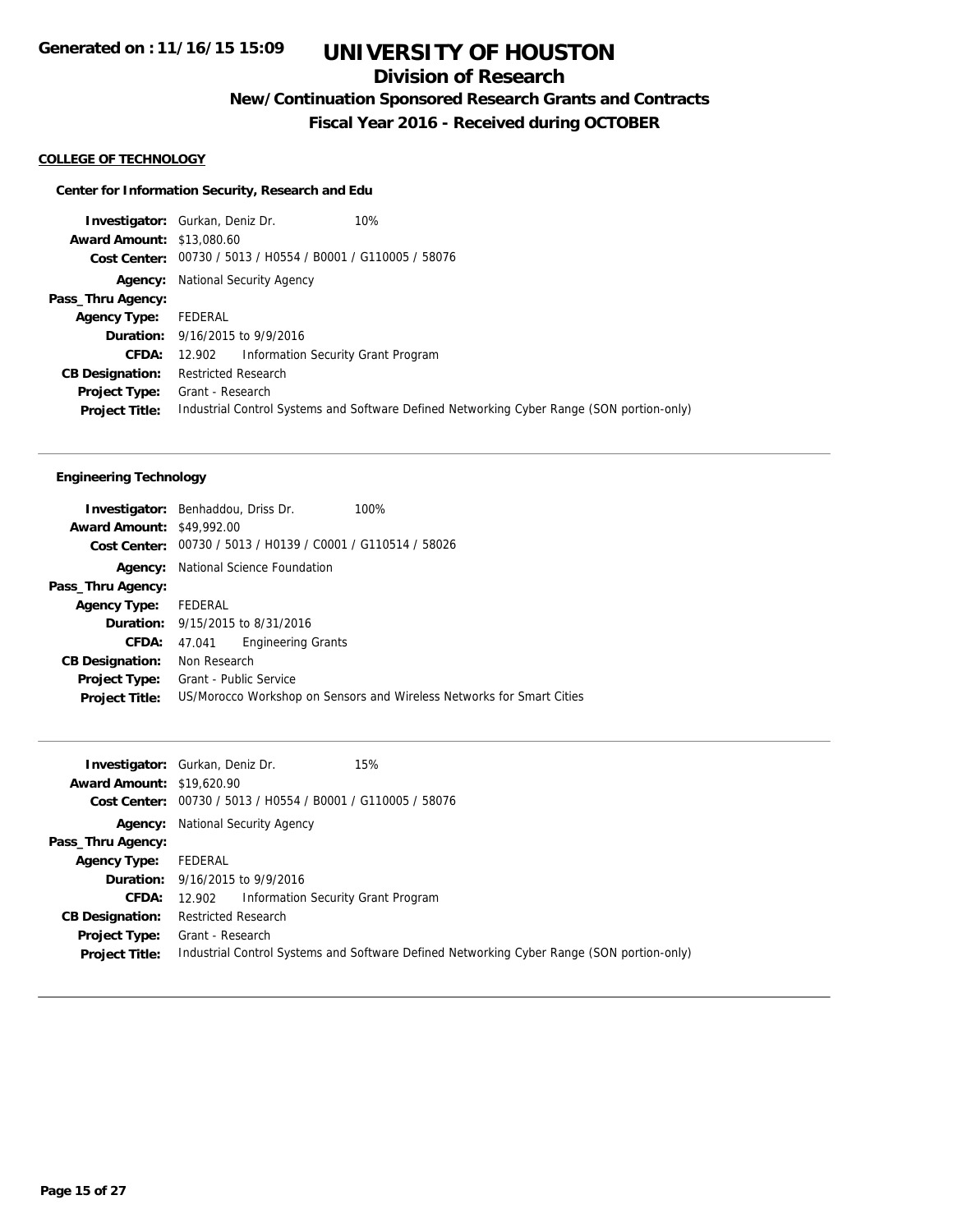## **Division of Research**

**New/Continuation Sponsored Research Grants and Contracts**

**Fiscal Year 2016 - Received during OCTOBER**

#### **COLLEGE OF TECHNOLOGY**

## **Information & Logistics Technology**

|                                  | <b>Investigator:</b> Bronk, Chris Dr.                       | 50%                                                                                |
|----------------------------------|-------------------------------------------------------------|------------------------------------------------------------------------------------|
| <b>Award Amount: \$36,005.50</b> |                                                             |                                                                                    |
|                                  | Cost Center: 00730 / 5043 / H0554 / B0001 / G110286 / 58213 |                                                                                    |
|                                  | <b>Agency:</b> Clarkson Aerospace Corporation               |                                                                                    |
|                                  | Pass_Thru Agency: U.S. Department of Defense                |                                                                                    |
| <b>Agency Type:</b>              | FEDERAL                                                     |                                                                                    |
|                                  | <b>Duration:</b> 10/1/2015 to 9/27/2016                     |                                                                                    |
| <b>CFDA:</b>                     | 12.800 Air Force Defense Research Sciences Program          |                                                                                    |
| <b>CB Designation:</b>           | <b>Restricted Research</b>                                  |                                                                                    |
| <b>Project Type:</b>             | Contract - Research                                         |                                                                                    |
| <b>Project Title:</b>            |                                                             | Cyber-Spectrum Research and Technology Development Virtual Environment (CSpec-DVE) |

#### **CULLEN COLLEGE OF ENGINEERING**

## **Biomedical Engineering**

| <b>Investigator:</b> Larin, Kirill Dr. |                                                             | 100%                                                           |
|----------------------------------------|-------------------------------------------------------------|----------------------------------------------------------------|
| <b>Award Amount: \$100,400.00</b>      |                                                             |                                                                |
|                                        | Cost Center: 00730 / 5021 / H0071 / B0001 / G110101 / 58137 |                                                                |
|                                        | <b>Agency:</b> University of Alabama at Birmingham          |                                                                |
| Pass_Thru Agency:                      |                                                             |                                                                |
| Agency Type: UNIVERSITY                |                                                             |                                                                |
|                                        | <b>Duration:</b> 9/1/2015 to 8/30/2017                      |                                                                |
| CFDA:                                  |                                                             |                                                                |
| <b>CB Designation:</b>                 | Non Restricted Research                                     |                                                                |
| Project Type:                          | Grant - Research                                            |                                                                |
| <b>Project Title:</b>                  |                                                             | Collaborative studies with University of Alabama at Birmingham |

## **Chemical Engineering**

|                                   | <b>Investigator:</b> Donnelly, Vincent Dr.                  | 100% |
|-----------------------------------|-------------------------------------------------------------|------|
| <b>Award Amount: \$120,000.00</b> |                                                             |      |
|                                   | Cost Center: 00730 / 5022 / H0067 / B0001 / C107484 / 54758 |      |
|                                   | <b>Agency:</b> Samsung Electronics                          |      |
| Pass_Thru Agency:                 |                                                             |      |
| Agency Type: PROFIT               |                                                             |      |
|                                   | <b>Duration:</b> $2/11/2014$ to $9/30/2016$                 |      |
| CFDA:                             |                                                             |      |
| <b>CB Designation:</b>            | <b>Restricted Research</b>                                  |      |
| <b>Project Type:</b>              | Contract - Research                                         |      |
| <b>Project Title:</b>             | Investigate Plasma Wall Interactions                        |      |
|                                   |                                                             |      |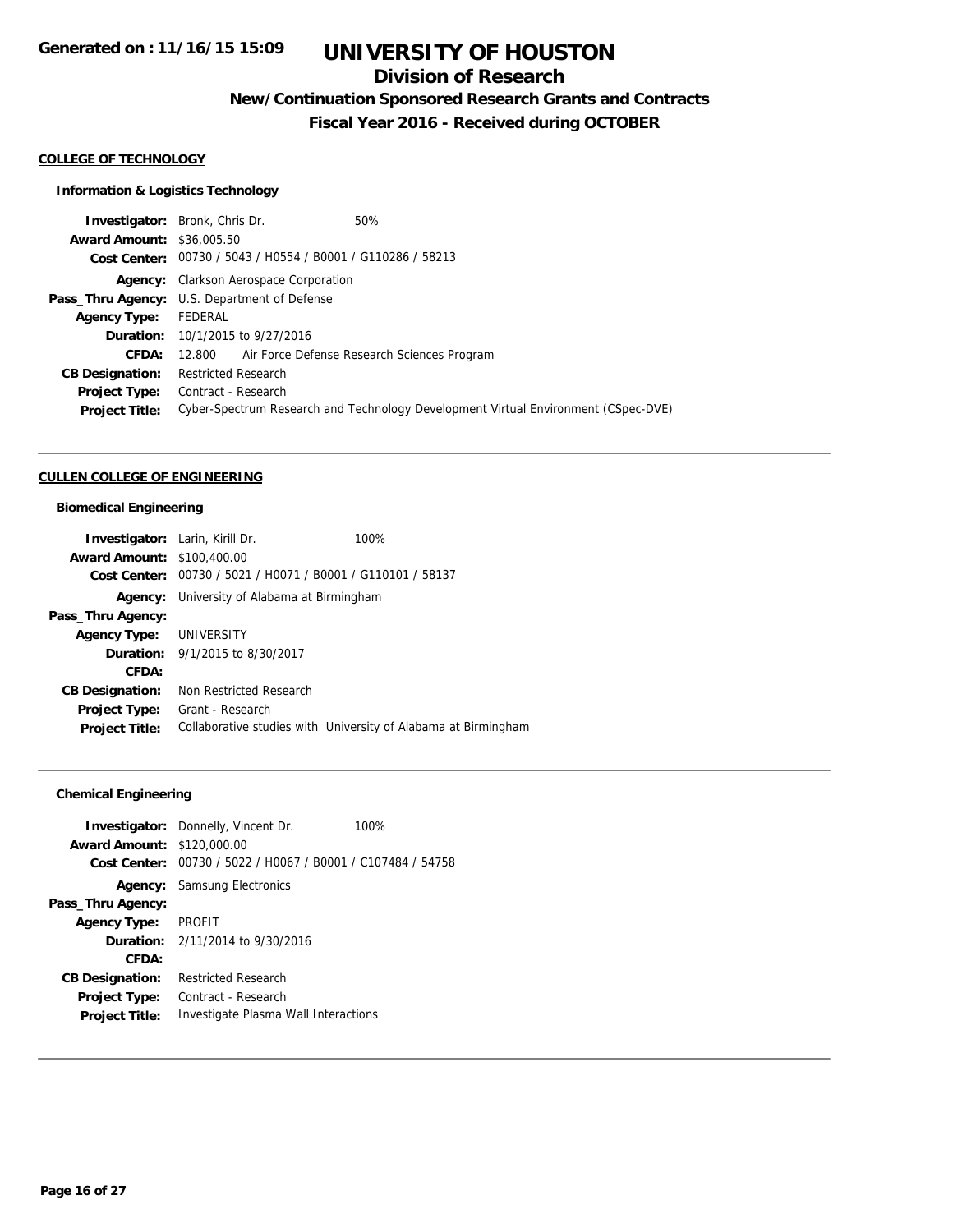## **Division of Research**

**New/Continuation Sponsored Research Grants and Contracts**

**Fiscal Year 2016 - Received during OCTOBER**

## **CULLEN COLLEGE OF ENGINEERING**

## **Chemical Engineering**

|                                  | <b>Investigator:</b> Vekilov, Peter Dr.                     | 100%                                                              |
|----------------------------------|-------------------------------------------------------------|-------------------------------------------------------------------|
| <b>Award Amount: \$28,808.00</b> |                                                             |                                                                   |
|                                  | Cost Center: 00730 / 5013 / H0067 / B0001 / G105331 / 53937 |                                                                   |
|                                  | <b>Agency:</b> Brown University                             |                                                                   |
| Pass_Thru Agency:                | National Heart, Lung, and Blood Institute                   |                                                                   |
| <b>Agency Type:</b>              | FEDERAL                                                     |                                                                   |
|                                  | <b>Duration:</b> 9/1/2013 to 5/31/2016                      |                                                                   |
| CFDA:                            | 93.839 Blood Diseases and Resources Research                |                                                                   |
| <b>CB Designation:</b>           | <b>Restricted Research</b>                                  |                                                                   |
| <b>Project Type:</b>             | Grant - Research                                            |                                                                   |
| <b>Project Title:</b>            |                                                             | Multiscale Modeling of Sickle Cell Anemia: Methods and Validation |

## **Civil Engineering**

| <b>Award Amount: \$320.041.00</b>             | 100%<br><b>Investigator:</b> Glennie, Craig Dr.<br>Cost Center: 00730 / 5043 / H0068 / B0001 / C110345 / 57993                                           |
|-----------------------------------------------|----------------------------------------------------------------------------------------------------------------------------------------------------------|
|                                               | <b>Agency:</b> U.S. Army Corps of Engineers                                                                                                              |
| Pass_Thru Agency:                             |                                                                                                                                                          |
| Agency Type:                                  | FEDERAL                                                                                                                                                  |
|                                               | <b>Duration:</b> 8/28/2015 to 9/30/2016                                                                                                                  |
| CFDA: 12.300                                  | Basic and Applied Scientific Research                                                                                                                    |
| <b>CB Designation:</b>                        | <b>Restricted Research</b>                                                                                                                               |
| <b>Project Type:</b><br><b>Project Title:</b> | Contract - Research<br>Characterization of LIDAR Spatial and Spectral Error Models Towards Fusion with Complementary Remote Sensing<br><b>Modalities</b> |

|                                   | 53%<br><b>Investigator:</b> Willam, Kaspar Dr.                                                |
|-----------------------------------|-----------------------------------------------------------------------------------------------|
| <b>Award Amount: \$113,978.09</b> |                                                                                               |
|                                   | Cost Center: 00730 / 5013 / H0068 / B0001 / G109884 / 58194                                   |
|                                   | <b>Agency:</b> U.S. Department of Energy-Idaho Operations Office                              |
| Pass_Thru Agency:                 |                                                                                               |
| <b>Agency Type:</b>               | FEDERAL                                                                                       |
|                                   | <b>Duration:</b> 10/1/2015 to 9/30/2016                                                       |
| CFDA:                             | Nuclear Energy Research, Development and Demonstration<br>81.121                              |
| <b>CB Designation:</b>            | <b>Restricted Research</b>                                                                    |
| <b>Project Type:</b>              | Co-Op Agreement - Research                                                                    |
| <b>Project Title:</b>             | Multiple Degradation Mechanisms in Reinforced Concrete Structures, Modeling and Risk Analysis |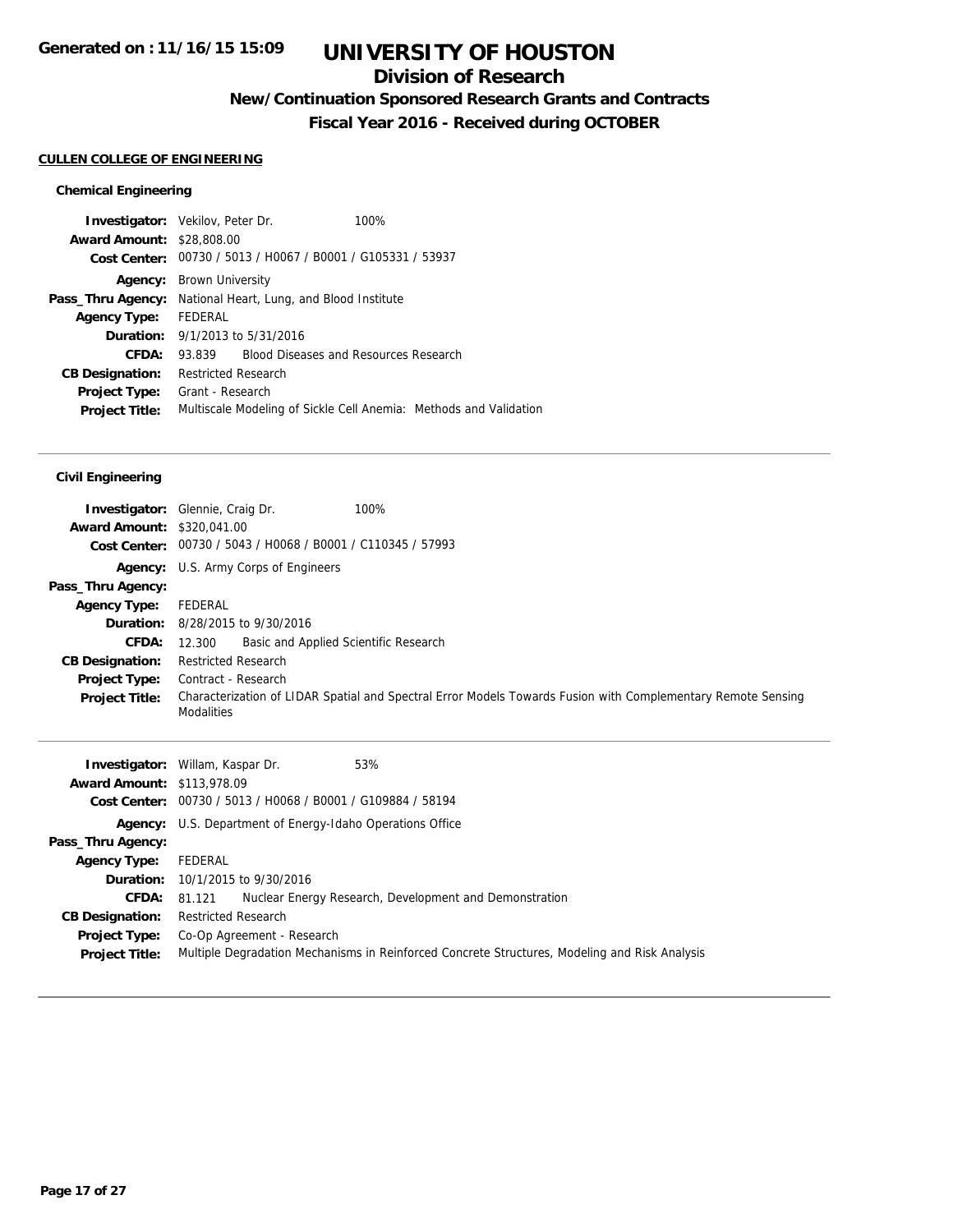# **Division of Research**

**New/Continuation Sponsored Research Grants and Contracts**

**Fiscal Year 2016 - Received during OCTOBER**

### **CULLEN COLLEGE OF ENGINEERING**

## **Civil Engineering**

|                                   | <b>Investigator:</b> Gencturk, Bora Dr.                     | 47%                                                                                           |
|-----------------------------------|-------------------------------------------------------------|-----------------------------------------------------------------------------------------------|
| <b>Award Amount: \$101,074.91</b> |                                                             |                                                                                               |
|                                   | Cost Center: 00730 / 5013 / H0068 / B0001 / G109884 / 58194 |                                                                                               |
| Agency:                           | U.S. Department of Energy-Idaho Operations Office           |                                                                                               |
| Pass_Thru Agency:                 |                                                             |                                                                                               |
| <b>Agency Type:</b>               | FEDERAL                                                     |                                                                                               |
|                                   | <b>Duration:</b> 10/1/2015 to 9/30/2016                     |                                                                                               |
| CFDA:                             | 81.121                                                      | Nuclear Energy Research, Development and Demonstration                                        |
| <b>CB Designation:</b>            | <b>Restricted Research</b>                                  |                                                                                               |
| <b>Project Type:</b>              | Co-Op Agreement - Research                                  |                                                                                               |
| <b>Project Title:</b>             |                                                             | Multiple Degradation Mechanisms in Reinforced Concrete Structures, Modeling and Risk Analysis |

|                                  | <b>Investigator:</b> Dawood, Mina Dr.          |                           | 100%                                                                    |
|----------------------------------|------------------------------------------------|---------------------------|-------------------------------------------------------------------------|
| <b>Award Amount: \$50,000.00</b> |                                                |                           |                                                                         |
| Cost Center:                     | 00730 / 5013 / H0068 / B0001 / G110861 / 58315 |                           |                                                                         |
| Agency:                          | National Science Foundation                    |                           |                                                                         |
| Pass_Thru Agency:                |                                                |                           |                                                                         |
| <b>Agency Type:</b>              | FEDERAL                                        |                           |                                                                         |
|                                  | <b>Duration:</b> 10/15/2015 to 3/31/2016       |                           |                                                                         |
| CFDA:                            | 47.041                                         | <b>Engineering Grants</b> |                                                                         |
| <b>CB Designation:</b>           | <b>Restricted Research</b>                     |                           |                                                                         |
| <b>Project Type:</b>             | Grant - Research                               |                           |                                                                         |
| <b>Project Title:</b>            |                                                |                           | <b>I-CORPS Teams: SMA/FRP Patches for Repair of Metallic Structures</b> |

## **Electrical & Computer Engineering**

| Investigator:<br><b>Award Amount: \$200,000.00</b><br>Cost Center: | Han, Zhu Dr.<br>00730 / 5013 / H0070 / B0001 / G110431 / 58092 | 100%                                                                                                          |
|--------------------------------------------------------------------|----------------------------------------------------------------|---------------------------------------------------------------------------------------------------------------|
|                                                                    | <b>Agency:</b> National Science Foundation                     |                                                                                                               |
| Pass_Thru Agency:                                                  |                                                                |                                                                                                               |
| <b>Agency Type:</b>                                                | FEDERAL                                                        |                                                                                                               |
|                                                                    | <b>Duration:</b> 10/1/2015 to 9/30/2018                        |                                                                                                               |
| <b>CFDA:</b>                                                       | Engineering Grants<br>47.041                                   |                                                                                                               |
| <b>CB Designation:</b>                                             | <b>Restricted Research</b>                                     |                                                                                                               |
| <b>Project Type:</b>                                               | Grant - Research                                               |                                                                                                               |
| <b>Project Title:</b>                                              |                                                                | EARS: Collaborative Research: Full-Duplex Cognitive Radio: A New Design Paradigm for Enhancing Spectrum Usage |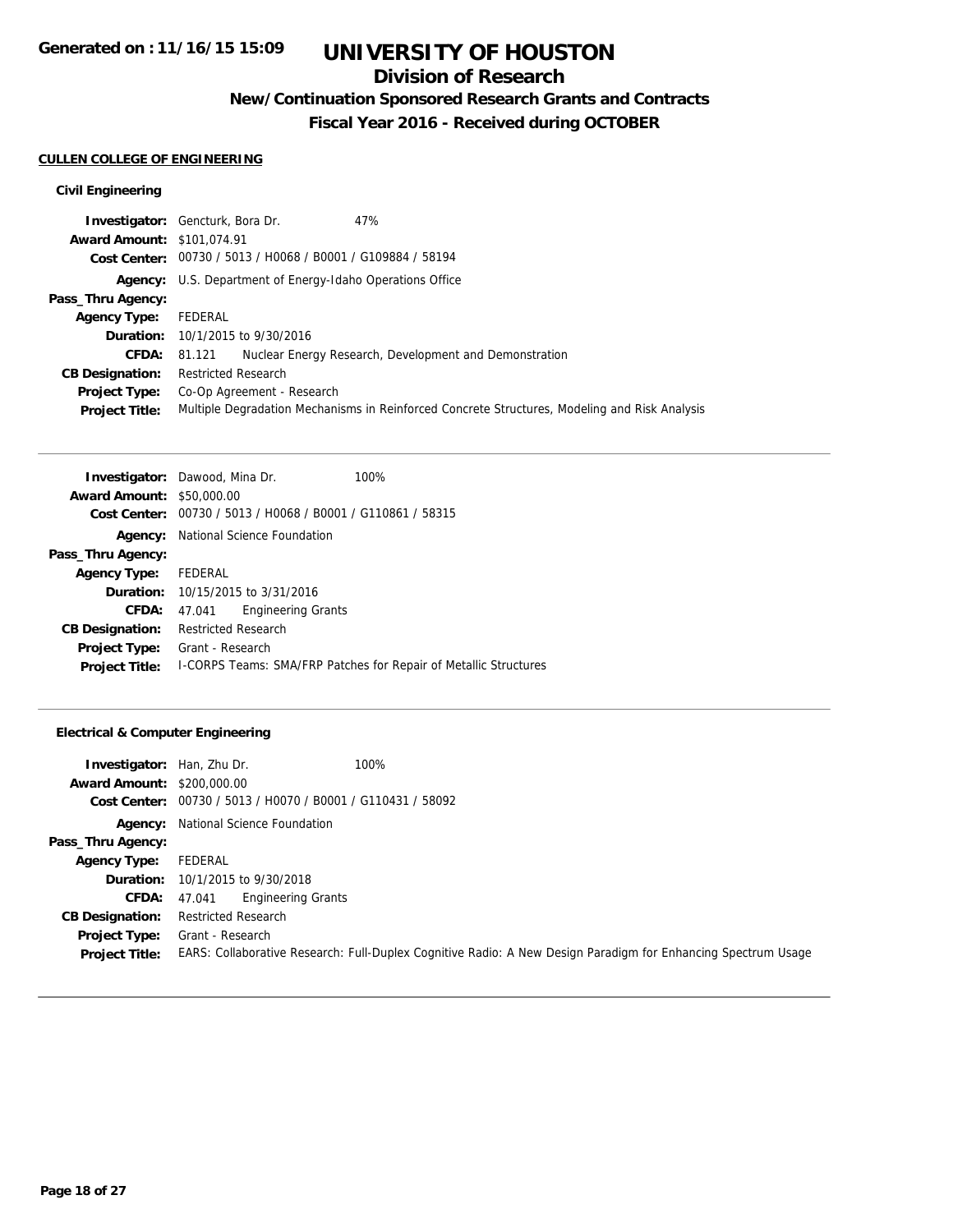## **Division of Research**

# **New/Continuation Sponsored Research Grants and Contracts**

**Fiscal Year 2016 - Received during OCTOBER**

### **CULLEN COLLEGE OF ENGINEERING**

## **Mechanical Engineering**

| <b>Award Amount: \$4,500.00</b>        | Investigator: Hadjiev, Viktor Dr.<br>30%                                                                                                                                                    |
|----------------------------------------|---------------------------------------------------------------------------------------------------------------------------------------------------------------------------------------------|
|                                        | Cost Center: 00730 / 5043 / H0452 / B0001 / G107520 / 54264                                                                                                                                 |
|                                        | Agency: Clarkson Aerospace Corporation<br>Pass_Thru Agency: U.S. Air Force Research Laboratory                                                                                              |
| <b>Agency Type:</b>                    | <b>FEDERAL</b>                                                                                                                                                                              |
| Duration:                              | 9/3/2013 to 5/31/2016                                                                                                                                                                       |
| CFDA:                                  | 12.800<br>Air Force Defense Research Sciences Program                                                                                                                                       |
| <b>CB Designation:</b>                 | <b>Restricted Research</b>                                                                                                                                                                  |
| <b>Project Type:</b>                   | Contract - Research                                                                                                                                                                         |
| <b>Project Title:</b>                  | AFRL COLLABORATION PROGRAM - MATERIALS and MANUFACTURING RESEARCH<br>Raman Microscopy Characterization and Computational Simulations of Refractory Matrices and Nanocrystalline<br>Carbides |
|                                        | 100%<br><b>Investigator:</b> Song, Gangbing Dr.                                                                                                                                             |
| <b>Award Amount: \$47,919.96</b>       |                                                                                                                                                                                             |
| <b>Cost Center:</b>                    | 00730 / 5016 / H0073 / B0001 / G103069 / 51021                                                                                                                                              |
|                                        | <b>Agency:</b> Texas A&M Engineering Experiment Station                                                                                                                                     |
|                                        | Pass_Thru Agency: Qatar National Research Fund                                                                                                                                              |
| <b>Agency Type:</b>                    | <b>FOUNDATION</b>                                                                                                                                                                           |
| Duration:                              | 1/15/2012 to 5/15/2016                                                                                                                                                                      |
| <b>CFDA:</b><br><b>CB Designation:</b> | <b>Restricted Research</b>                                                                                                                                                                  |
| Project Type:                          | Grant - Research                                                                                                                                                                            |
| <b>Project Title:</b>                  | Hands-on Experiment via Internet - To Develop a Unified Remote Laboratory Framework for Cross Nation<br><b>Engineering Education</b>                                                        |
|                                        | 33%<br>Investigator: Ryou, Jae-Hyun Dr.                                                                                                                                                     |
| <b>Award Amount: \$121,493.13</b>      |                                                                                                                                                                                             |
|                                        | Cost Center: 00730 / 5013 / H0073 / B0001 / G108306 / 56269                                                                                                                                 |
| Agency:                                | U.S. Department of Energy - Golden Field Office                                                                                                                                             |
| Pass_Thru Agency:                      |                                                                                                                                                                                             |
| <b>Agency Type:</b>                    | <b>FEDERAL</b>                                                                                                                                                                              |
| Duration:<br><b>CFDA:</b>              | 9/30/2014 to 10/31/2016<br>Renewable Energy Research and Development<br>81.087                                                                                                              |
| <b>CB Designation:</b>                 | <b>Restricted Research</b>                                                                                                                                                                  |
| <b>Project Type:</b>                   | Co-Op Agreement - Research                                                                                                                                                                  |
| <b>Project Title:</b>                  | High Efficiency, Inexpensive Thin Film III-V Photovoltaics using Single-Crystalline-Like, Flexible Substrates                                                                               |
|                                        |                                                                                                                                                                                             |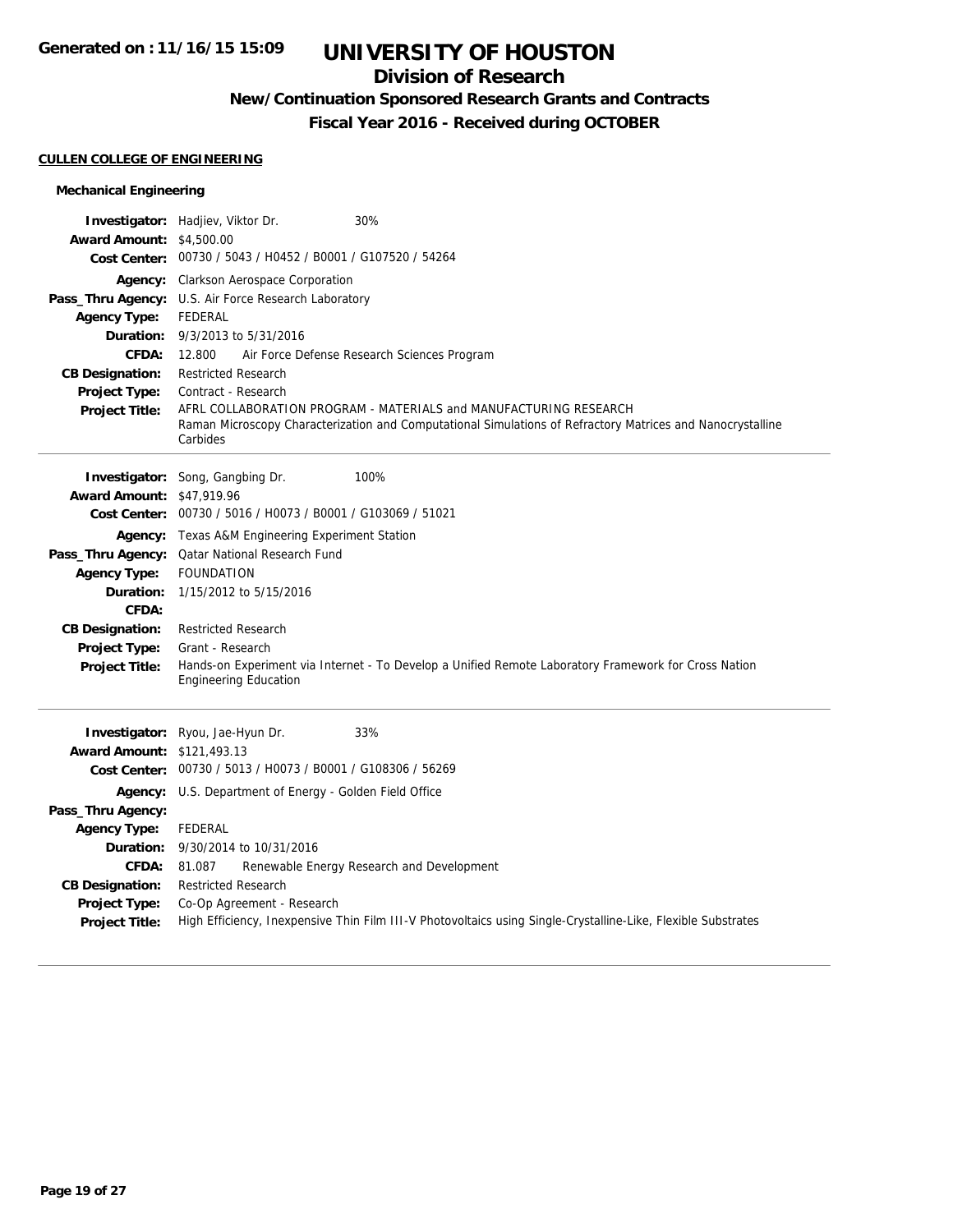## **Division of Research**

**New/Continuation Sponsored Research Grants and Contracts**

**Fiscal Year 2016 - Received during OCTOBER**

### **CULLEN COLLEGE OF ENGINEERING**

## **Mechanical Engineering**

|                                   | <b>Investigator:</b> Selvamanickam, Venkat Dr.<br>67%                                                         |  |  |
|-----------------------------------|---------------------------------------------------------------------------------------------------------------|--|--|
| <b>Award Amount: \$246,667.87</b> |                                                                                                               |  |  |
|                                   | Cost Center: 00730 / 5013 / H0073 / B0001 / G108306 / 56269                                                   |  |  |
|                                   | <b>Agency:</b> U.S. Department of Energy - Golden Field Office                                                |  |  |
| Pass_Thru Agency:                 |                                                                                                               |  |  |
| <b>Agency Type:</b>               | FEDERAL                                                                                                       |  |  |
|                                   | <b>Duration:</b> 9/30/2014 to 10/31/2016                                                                      |  |  |
| <b>CFDA:</b> 81.087               | Renewable Energy Research and Development                                                                     |  |  |
| <b>CB Designation:</b>            | <b>Restricted Research</b>                                                                                    |  |  |
| <b>Project Type:</b>              | Co-Op Agreement - Research                                                                                    |  |  |
| <b>Project Title:</b>             | High Efficiency, Inexpensive Thin Film III-V Photovoltaics using Single-Crystalline-Like, Flexible Substrates |  |  |

|                                  | 60%<br><b>Investigator:</b> Selvamanickam, Venkat Dr.                                     |  |  |
|----------------------------------|-------------------------------------------------------------------------------------------|--|--|
| <b>Award Amount: \$15,000.00</b> |                                                                                           |  |  |
|                                  | Cost Center: 00730 / 5043 / H0073 / B0001 / G107631 / 54845                               |  |  |
|                                  | <b>Agency:</b> University of Chicago - Argonne National Laboratory                        |  |  |
|                                  | Pass_Thru Agency: U.S. Department of Energy                                               |  |  |
| <b>Agency Type:</b>              | FEDERAL                                                                                   |  |  |
|                                  | <b>Duration:</b> 12/2/2013 to 9/30/2016                                                   |  |  |
| <b>CFDA:</b>                     | Electricity Delivery and Energy Reliability, Research, Development and Analysis<br>81.122 |  |  |
| <b>CB Designation:</b>           | <b>Restricted Research</b>                                                                |  |  |
| Project Type:                    | Contract - Research                                                                       |  |  |
| <b>Project Title:</b>            | 2G HTS Tape Development for HTS Undulators                                                |  |  |

| <b>Award Amount: \$20,019.50</b> | 50%<br><b>Investigator:</b> Masson, Philippe Dr.                                                               |  |  |
|----------------------------------|----------------------------------------------------------------------------------------------------------------|--|--|
|                                  | Cost Center: 00730 / 5043 / H0073 / B0001 / C110721 / 58066                                                    |  |  |
|                                  | <b>Agency:</b> Advanced Magnet Lab                                                                             |  |  |
|                                  | <b>Pass_Thru Agency:</b> NASA - National Aeronautics and Space Administration - Glenn Research Center          |  |  |
| <b>Agency Type:</b>              | FEDERAL                                                                                                        |  |  |
|                                  | <b>Duration:</b> 9/1/2015 to 2/29/2016                                                                         |  |  |
| <b>CFDA:</b>                     | National Aeronautics and Space Administration<br>43.000                                                        |  |  |
| <b>CB Designation:</b>           | <b>Restricted Research</b>                                                                                     |  |  |
|                                  | <b>Project Type:</b> Contract - Research                                                                       |  |  |
| <b>Project Title:</b>            | High Fidelity Sizing Model for Superconducting Rotating Machines for Turbo-Electric Propulsion Design – Year 5 |  |  |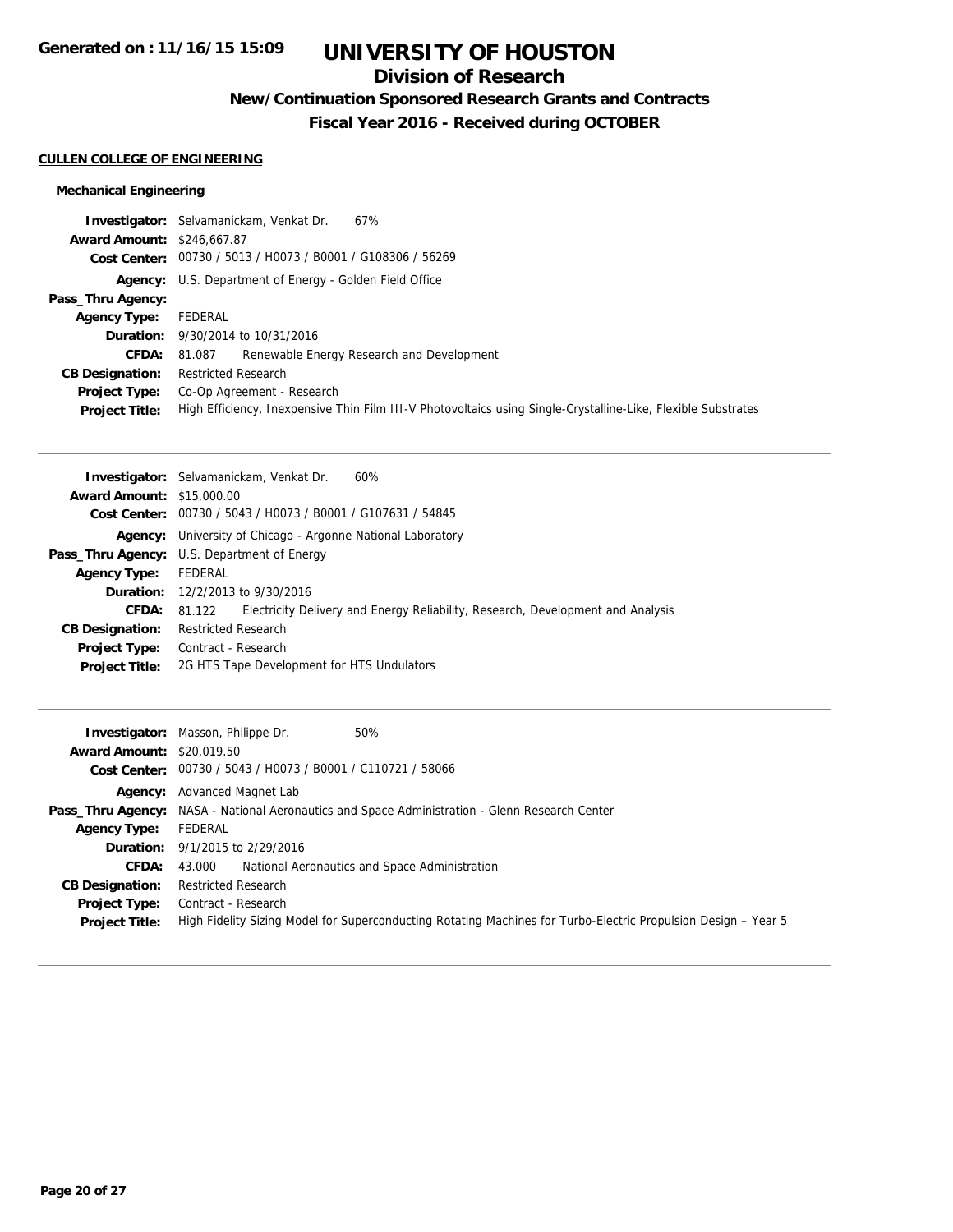## **Division of Research**

# **New/Continuation Sponsored Research Grants and Contracts**

**Fiscal Year 2016 - Received during OCTOBER**

#### **DIVISION OF RESEARCH**

## **TcSUH**

| <b>Award Amount: \$10,500.00</b>                                                                                                                                 | 70%<br>Investigator: Hadjiev, Viktor Dr.<br>Cost Center: 00730 / 5043 / H0452 / B0001 / G107520 / 54264                                                                                                                                                                                                                                                                                                                                                |
|------------------------------------------------------------------------------------------------------------------------------------------------------------------|--------------------------------------------------------------------------------------------------------------------------------------------------------------------------------------------------------------------------------------------------------------------------------------------------------------------------------------------------------------------------------------------------------------------------------------------------------|
| <b>Agency Type:</b><br>Duration:<br><b>CFDA:</b><br><b>CB Designation:</b><br><b>Project Type:</b><br><b>Project Title:</b>                                      | Agency: Clarkson Aerospace Corporation<br>Pass_Thru Agency: U.S. Air Force Research Laboratory<br><b>FEDERAL</b><br>9/3/2013 to 5/31/2016<br>12.800<br>Air Force Defense Research Sciences Program<br><b>Restricted Research</b><br>Contract - Research<br>AFRL COLLABORATION PROGRAM - MATERIALS and MANUFACTURING RESEARCH<br>Raman Microscopy Characterization and Computational Simulations of Refractory Matrices and Nanocrystalline<br>Carbides |
| <b>Award Amount: \$160,026.50</b><br><b>Agency Type:</b><br>Duration:<br><b>CFDA:</b><br><b>CB Designation:</b><br><b>Project Type:</b><br><b>Project Title:</b> | 50%<br>Investigator: Ren, Zhifeng Dr.<br>Cost Center: 00730 / 5043 / H0452 / B0001 / G110822 / 58149<br><b>Agency:</b> Massachusetts Institute of Technology<br>Pass_Thru Agency: U.S. Department of Energy<br><b>FEDERAL</b><br>8/1/2014 to 7/31/2016<br>81.049<br>Office of Energy Research Financial Assistance Program<br>Restricted Research<br>Contract - Research<br>Solid-State Solar-Thermal Energy Conversion Center (S3TEC Center)          |
| <b>Award Amount: \$20,019.50</b>                                                                                                                                 | Investigator: Masson, Philippe Dr.<br>50%<br>Cost Center: 00730 / 5043 / H0073 / B0001 / C110721 / 58066                                                                                                                                                                                                                                                                                                                                               |
| <b>Agency Type:</b><br>Duration:<br><b>CFDA:</b><br><b>CB Designation:</b><br><b>Project Type:</b><br><b>Project Title:</b>                                      | Agency: Advanced Magnet Lab<br>Pass_Thru Agency: NASA - National Aeronautics and Space Administration - Glenn Research Center<br><b>FEDERAL</b><br>9/1/2015 to 2/29/2016<br>National Aeronautics and Space Administration<br>43.000<br><b>Restricted Research</b><br>Contract - Research<br>High Fidelity Sizing Model for Superconducting Rotating Machines for Turbo-Electric Propulsion Design - Year 5                                             |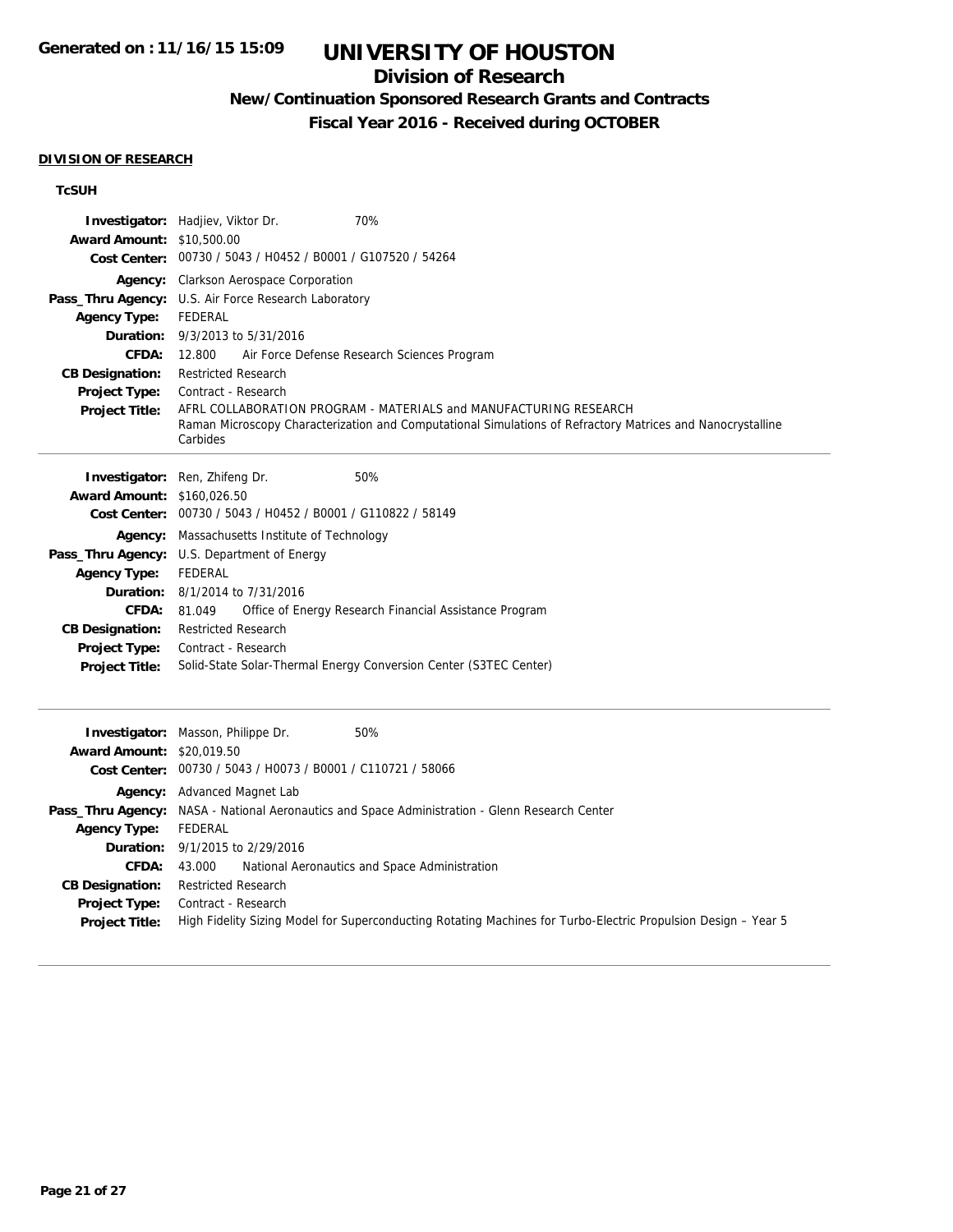## **Division of Research**

# **New/Continuation Sponsored Research Grants and Contracts**

**Fiscal Year 2016 - Received during OCTOBER**

#### **DIVISION OF RESEARCH**

## **TcSUH**

| <b>Award Amount: \$10,000.00</b>                   |                                                                                        |  |  |
|----------------------------------------------------|----------------------------------------------------------------------------------------|--|--|
|                                                    | Cost Center: 00730 / 5043 / H0073 / B0001 / G107631 / 54845                            |  |  |
|                                                    | Agency: University of Chicago - Argonne National Laboratory                            |  |  |
| <b>Pass_Thru Agency:</b> U.S. Department of Energy |                                                                                        |  |  |
| FEDERAL<br><b>Agency Type:</b>                     |                                                                                        |  |  |
| <b>Duration:</b> $12/2/2013$ to $9/30/2016$        |                                                                                        |  |  |
| <b>CFDA:</b>                                       | 81.122 Electricity Delivery and Energy Reliability, Research, Development and Analysis |  |  |
| <b>CB Designation:</b>                             | <b>Restricted Research</b>                                                             |  |  |
| <b>Project Type:</b>                               | Contract - Research                                                                    |  |  |
| <b>Project Title:</b>                              | 2G HTS Tape Development for HTS Undulators                                             |  |  |

#### **Texas Obesity Research Center**

|                                   | <b>Investigator:</b> Hamilton, Marc Dr.                     | 100%                                                                   |
|-----------------------------------|-------------------------------------------------------------|------------------------------------------------------------------------|
| <b>Award Amount: \$179,064.00</b> |                                                             |                                                                        |
|                                   | Cost Center: 00730 / 5021 / H0500 / B0001 / C110765 / 58345 |                                                                        |
| Agency:                           | American Diabetes Association                               |                                                                        |
| Pass_Thru Agency:                 |                                                             |                                                                        |
| Agency Type: NON PROFIT           |                                                             |                                                                        |
|                                   | <b>Duration:</b> 8/1/2015 to 12/31/2015                     |                                                                        |
| CFDA:                             |                                                             |                                                                        |
| <b>CB Designation:</b>            | <b>Restricted Research</b>                                  |                                                                        |
| Project Type:                     | Grant - Research                                            |                                                                        |
| <b>Project Title:</b>             |                                                             | Adaptive Effects of Reducing Daily Sedentary Time in Adults (Transfer) |
|                                   |                                                             |                                                                        |

## **TIMES**

|                                  | <b>Investigator:</b> Viana, Andres Dr.<br>70%  |                                                                                  |
|----------------------------------|------------------------------------------------|----------------------------------------------------------------------------------|
| <b>Award Amount: \$79,436.96</b> |                                                |                                                                                  |
| Cost Center:                     | 00730 / 5013 / H0288 / B0001 / G110785 / 58043 |                                                                                  |
| Agency:                          | National Institute of Mental Health            |                                                                                  |
| Pass_Thru Agency:                |                                                |                                                                                  |
| <b>Agency Type:</b>              | FEDERAL                                        |                                                                                  |
|                                  | <b>Duration:</b> 8/28/2015 to 4/30/2016        |                                                                                  |
| CFDA:                            | 93.242 Mental Health Research Grants           |                                                                                  |
| <b>CB Designation:</b>           | <b>Restricted Research</b>                     |                                                                                  |
|                                  | <b>Project Type:</b> Grant - Research          |                                                                                  |
| <b>Project Title:</b>            |                                                | Effects of Maternal Interpretation Biases on Child Anxiety and Related Responses |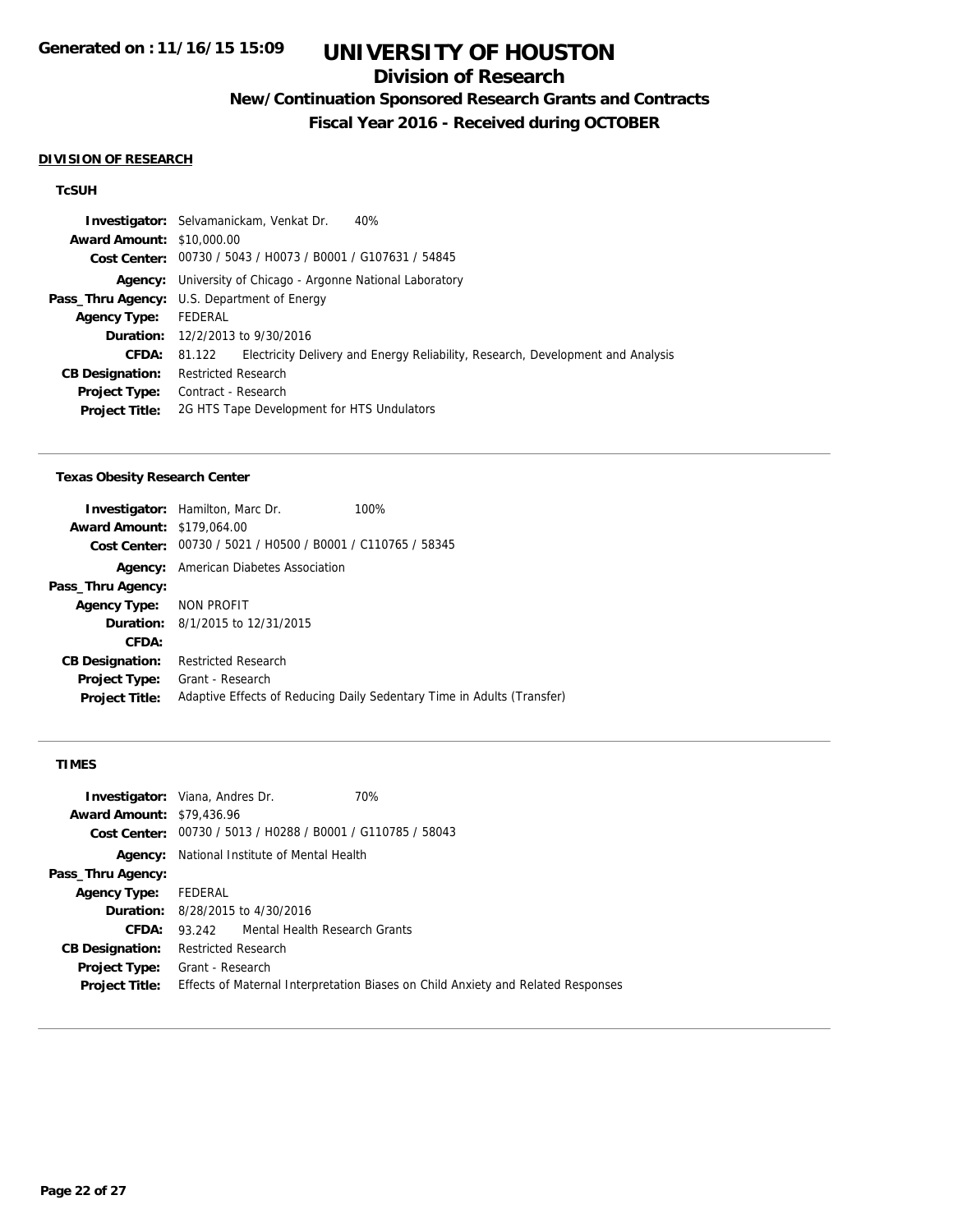## **Division of Research**

## **New/Continuation Sponsored Research Grants and Contracts**

**Fiscal Year 2016 - Received during OCTOBER**

### **GRADUATE COLLEGE OF SOCIAL WORK**

## **Child & Family for Innovative Research**

|                                  | 100%<br><b>Investigator:</b> Dettlaff, Alan Dean                                        |  |  |
|----------------------------------|-----------------------------------------------------------------------------------------|--|--|
| <b>Award Amount: \$25,000.00</b> |                                                                                         |  |  |
|                                  | Cost Center: 00730 / 5013 / H0509 / B0001 / G110191 / 58124                             |  |  |
|                                  | <b>Agency:</b> University of Illinois at Chicago                                        |  |  |
|                                  | Pass_Thru Agency: Administration for Children and Families                              |  |  |
| Agency Type: FEDERAL             |                                                                                         |  |  |
|                                  | <b>Duration:</b> 6/1/2015 to 9/29/2015                                                  |  |  |
| CFDA:                            | 93.550 Transitional Living for Homeless Youth                                           |  |  |
| <b>CB Designation:</b>           | Non Restricted Research                                                                 |  |  |
|                                  | <b>Project Type:</b> Grant - Research                                                   |  |  |
| <b>Project Title:</b>            | 3/40 BLUEPRINT: Creating the Blueprint to Reduce LGBTQ Youth Homelessness (Subcontract) |  |  |

|                                   | 100%<br><b>Investigator:</b> Sampson, McClain Dr.                                                               |  |  |
|-----------------------------------|-----------------------------------------------------------------------------------------------------------------|--|--|
| <b>Award Amount: \$421,851,00</b> |                                                                                                                 |  |  |
|                                   | Cost Center: 00730 / 5013 / H0509 / B0001 / G108552 / 56506                                                     |  |  |
|                                   | <b>Agency:</b> Health Resources and Services Administration                                                     |  |  |
| Pass_Thru Agency:                 |                                                                                                                 |  |  |
| <b>Agency Type:</b>               | FEDERAL                                                                                                         |  |  |
|                                   | <b>Duration:</b> 9/30/2014 to 9/29/2017                                                                         |  |  |
|                                   | <b>CFDA:</b> 93.243 Substance Abuse and Mental Health Services - Projects of Regional and National Significance |  |  |
| <b>CB Designation:</b>            | Non Research                                                                                                    |  |  |
| <b>Project Type:</b>              | Grant - Research                                                                                                |  |  |
| <b>Project Title:</b>             | GLOBE-Youth: Culturally Sensitive Behavioral Health Training for Social Workers                                 |  |  |

| <b>Award Amount: \$75,000.00</b> | <b>Investigator:</b> Dettlaff, Alan Dean<br>Cost Center: 00730 / 5022 / H0509 / B0001 / C110048 / 57989 | 100%                                                                      |
|----------------------------------|---------------------------------------------------------------------------------------------------------|---------------------------------------------------------------------------|
|                                  | <b>Agency:</b> Anonymous - PP $#1$                                                                      |                                                                           |
| Pass_Thru Agency:                |                                                                                                         |                                                                           |
| <b>Agency Type:</b>              | PROFIT                                                                                                  |                                                                           |
|                                  | <b>Duration:</b> 9/1/2015 to 8/31/2016                                                                  |                                                                           |
| CFDA:                            |                                                                                                         |                                                                           |
| <b>CB Designation:</b>           | <b>Restricted Research</b>                                                                              |                                                                           |
| <b>Project Type:</b>             | Grant - Research                                                                                        |                                                                           |
| <b>Project Title:</b>            |                                                                                                         | Lesbian, Gay, Bisexual, and Questioning Youth in the Child Welfare System |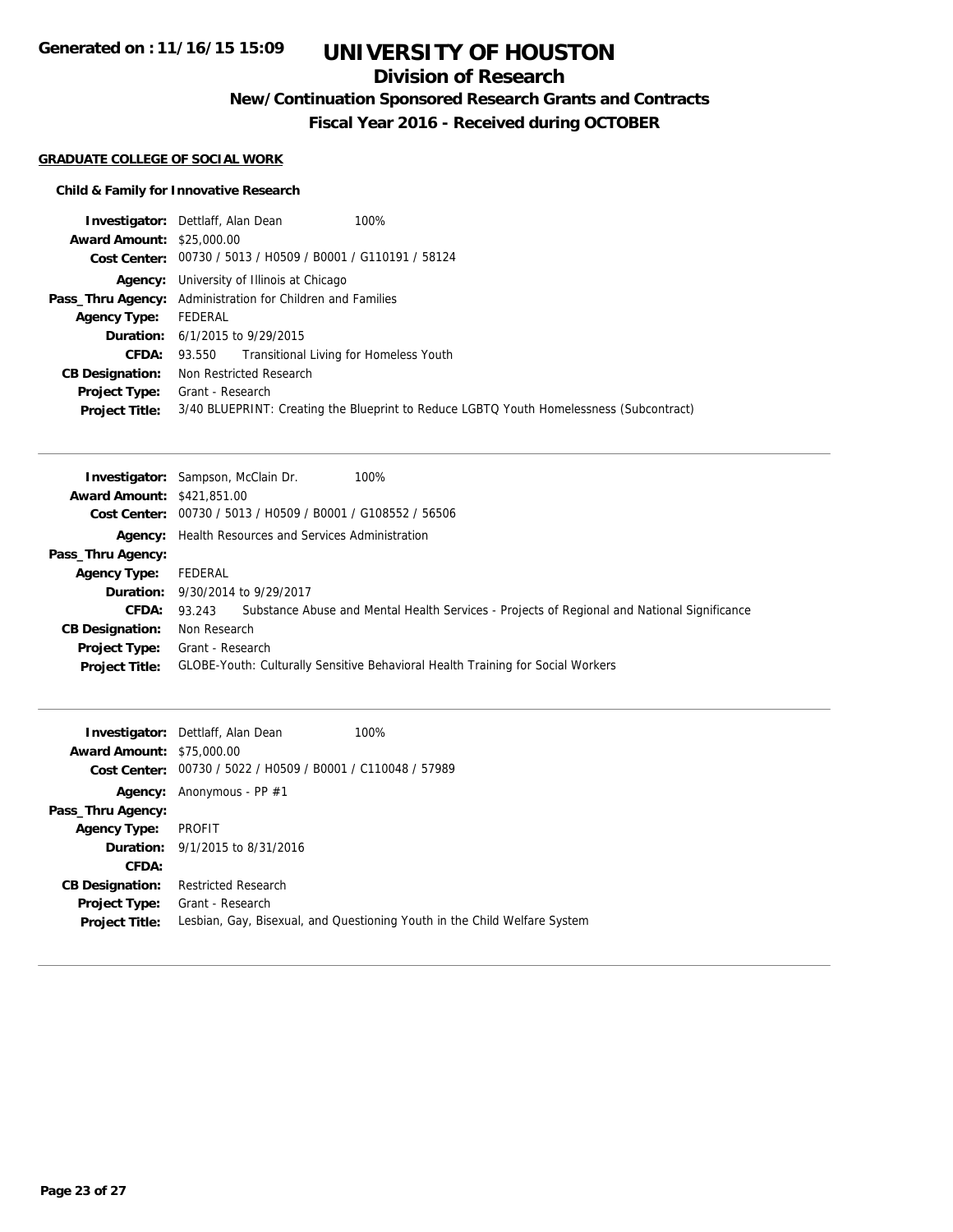## **Division of Research**

## **New/Continuation Sponsored Research Grants and Contracts**

**Fiscal Year 2016 - Received during OCTOBER**

### **SENIOR V.P. FOR ACADEMIC AFFAIRS AND PROVOST**

### **Pre-Health Advising**

**Investigator:** Williams, Lawrence Dr. 100% **Award Amount:** \$19,902.00 **Cost Center:** 00730 / 5016 / H0577 / D0001 / C110761 / 58004 **Agency:** Joint Admission Medical Program Council **Pass\_Thru Agency: Agency Type:** STATE **Duration:** 9/1/2015 to 8/31/2016 **CFDA: CB Designation:** Non Research **Project Type:** Grant - Academic Support **Project Title:** Joint Admission Medical Program

### **UH Energy**

|                                  | 20%<br><b>Investigator:</b> Cline, Raymond Dr.                                                                           |                                                                                                        |  |
|----------------------------------|--------------------------------------------------------------------------------------------------------------------------|--------------------------------------------------------------------------------------------------------|--|
| <b>Award Amount: \$31,567.00</b> |                                                                                                                          |                                                                                                        |  |
|                                  | Cost Center: 00730 / 5045 / H0567 / B0001 / G108266 / 56286                                                              |                                                                                                        |  |
|                                  | <b>Agency:</b> Texas A&M University                                                                                      |                                                                                                        |  |
|                                  | <b>Pass_Thru Agency:</b> U.S. Department of the Interior - Bureau of Ocean Energy Management, Regulation and Enforcement |                                                                                                        |  |
| <b>Agency Type:</b>              | FEDERAL                                                                                                                  |                                                                                                        |  |
|                                  | <b>Duration:</b> 1/1/2014 to 12/31/2016                                                                                  |                                                                                                        |  |
| CFDA:                            | 15.441                                                                                                                   | Safety & Environmental Enforcement Research & Data Collection for Offshore Energy & Mineral Activities |  |
| <b>CB Designation:</b>           | <b>Restricted Research</b>                                                                                               |                                                                                                        |  |
|                                  | <b>Project Type:</b> Contract - Research                                                                                 |                                                                                                        |  |
| <b>Project Title:</b>            | Operation and Maintenance of the Ocean Energy Safety Institute (OESI)                                                    |                                                                                                        |  |

| <b>Award Amount: \$31,567.00</b> | <b>Investigator:</b> Rifai, Hanadi Dr.<br>Cost Center: 00730 / 5045 / H0567 / B0001 / G108266 / 56286             | 20%                                                                                                    |  |
|----------------------------------|-------------------------------------------------------------------------------------------------------------------|--------------------------------------------------------------------------------------------------------|--|
|                                  | <b>Agency:</b> Texas A&M University                                                                               |                                                                                                        |  |
|                                  | Pass_Thru Agency: U.S. Department of the Interior - Bureau of Ocean Energy Management, Regulation and Enforcement |                                                                                                        |  |
| <b>Agency Type:</b>              | FEDERAL                                                                                                           |                                                                                                        |  |
|                                  | <b>Duration:</b> 1/1/2014 to 12/31/2016                                                                           |                                                                                                        |  |
|                                  | <b>CFDA:</b> $15.441$                                                                                             | Safety & Environmental Enforcement Research & Data Collection for Offshore Energy & Mineral Activities |  |
| <b>CB Designation:</b>           | Restricted Research                                                                                               |                                                                                                        |  |
|                                  | <b>Project Type:</b> Contract - Research                                                                          |                                                                                                        |  |
| <b>Project Title:</b>            |                                                                                                                   | Operation and Maintenance of the Ocean Energy Safety Institute (OESI)                                  |  |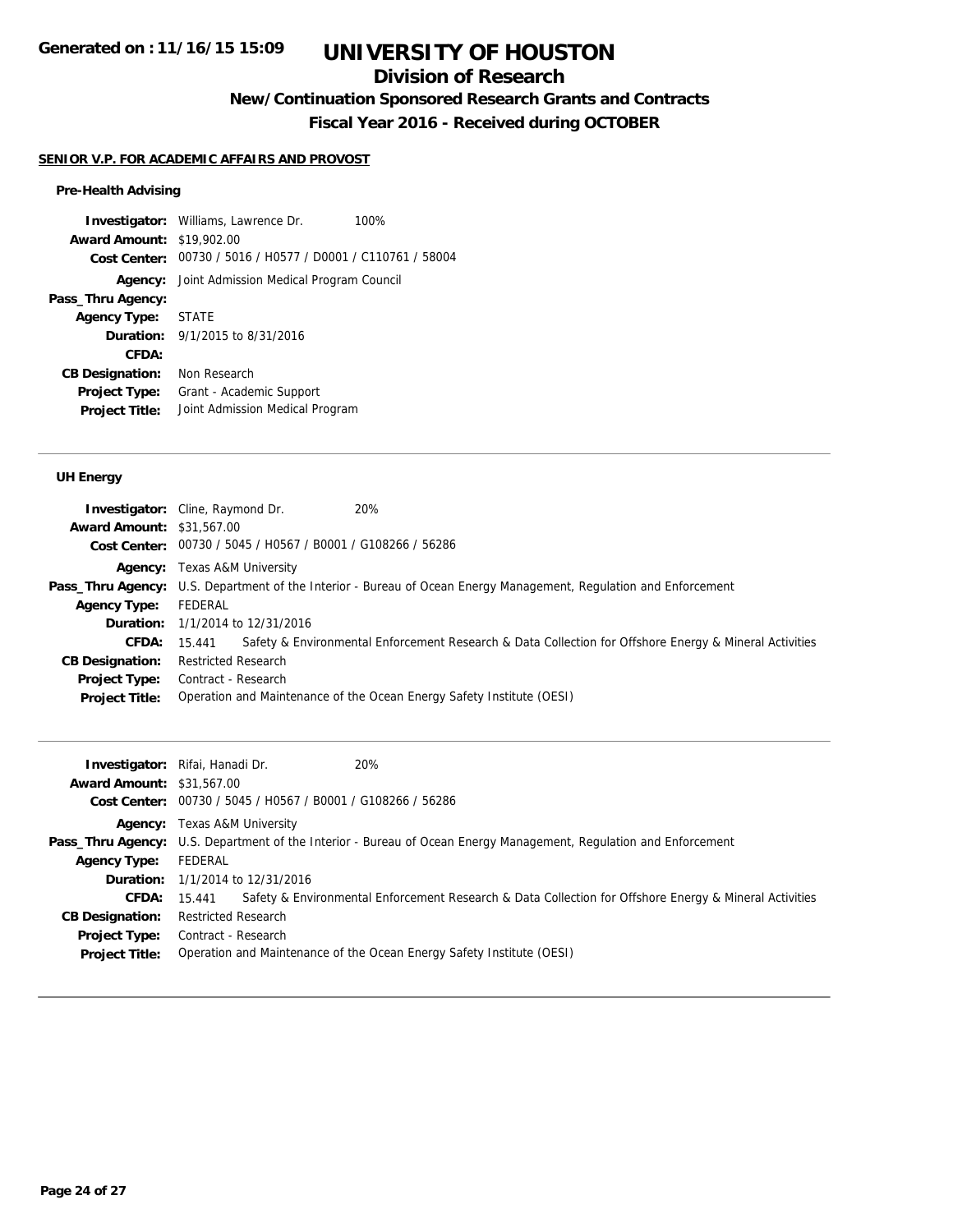# **Division of Research**

## **New/Continuation Sponsored Research Grants and Contracts**

**Fiscal Year 2016 - Received during OCTOBER**

### **SENIOR V.P. FOR ACADEMIC AFFAIRS AND PROVOST**

## **UH Energy**

|                                  | Investigator: Lee, T. Randall Dr.                                                                                        | 20%                                                                                                    |  |
|----------------------------------|--------------------------------------------------------------------------------------------------------------------------|--------------------------------------------------------------------------------------------------------|--|
| <b>Award Amount: \$31,567.00</b> |                                                                                                                          |                                                                                                        |  |
|                                  | Cost Center: 00730 / 5045 / H0567 / B0001 / G108266 / 56286                                                              |                                                                                                        |  |
|                                  | <b>Agency:</b> Texas A&M University                                                                                      |                                                                                                        |  |
|                                  | <b>Pass_Thru Agency:</b> U.S. Department of the Interior - Bureau of Ocean Energy Management, Regulation and Enforcement |                                                                                                        |  |
| Agency Type:                     | FEDERAL                                                                                                                  |                                                                                                        |  |
|                                  | <b>Duration:</b> 1/1/2014 to 12/31/2016                                                                                  |                                                                                                        |  |
| CFDA:                            | 15.441                                                                                                                   | Safety & Environmental Enforcement Research & Data Collection for Offshore Energy & Mineral Activities |  |
| <b>CB Designation:</b>           | <b>Restricted Research</b>                                                                                               |                                                                                                        |  |
| <b>Project Type:</b>             | Contract - Research                                                                                                      |                                                                                                        |  |
| <b>Project Title:</b>            | Operation and Maintenance of the Ocean Energy Safety Institute (OESI)                                                    |                                                                                                        |  |

|                                  | 40%<br><b>Investigator:</b> Krishnamoorti, Ramanan Dr.                                                                   |  |  |
|----------------------------------|--------------------------------------------------------------------------------------------------------------------------|--|--|
| <b>Award Amount: \$63,134.00</b> |                                                                                                                          |  |  |
|                                  | Cost Center: 00730 / 5045 / H0567 / B0001 / G108266 / 56286                                                              |  |  |
|                                  | <b>Agency:</b> Texas A&M University                                                                                      |  |  |
|                                  | <b>Pass_Thru Agency:</b> U.S. Department of the Interior - Bureau of Ocean Energy Management, Regulation and Enforcement |  |  |
| <b>Agency Type:</b>              | FEDERAL                                                                                                                  |  |  |
|                                  | <b>Duration:</b> 1/1/2014 to 12/31/2016                                                                                  |  |  |
| CFDA:                            | Safety & Environmental Enforcement Research & Data Collection for Offshore Energy & Mineral Activities<br>15.441         |  |  |
| <b>CB Designation:</b>           | Restricted Research                                                                                                      |  |  |
| <b>Project Type:</b>             | Contract - Research                                                                                                      |  |  |
| <b>Project Title:</b>            | Operation and Maintenance of the Ocean Energy Safety Institute (OESI)                                                    |  |  |

## **Undergraduate Student Success**

|                                 | <b>Investigator:</b> Longacre, Teri Dr.                     | 10%                                                                                      |
|---------------------------------|-------------------------------------------------------------|------------------------------------------------------------------------------------------|
| <b>Award Amount: \$9,759.30</b> |                                                             |                                                                                          |
|                                 | Cost Center: 00730 / 1119 / H0102 / B0001 / C110173 / 57947 |                                                                                          |
|                                 | <b>Agency:</b> Texas Higher Education Coordinating Board    |                                                                                          |
| Pass_Thru Agency:               |                                                             |                                                                                          |
| <b>Agency Type:</b>             | STATE                                                       |                                                                                          |
|                                 | <b>Duration:</b> 7/20/2015 to 8/31/2017                     |                                                                                          |
| CFDA:                           |                                                             |                                                                                          |
| <b>CB Designation:</b>          | Non Research                                                |                                                                                          |
|                                 | <b>Project Type:</b> Grant - Research                       |                                                                                          |
| <b>Project Title:</b>           |                                                             | Improving Success of Minority Males in STEM Majors through Peer Led Learning Communities |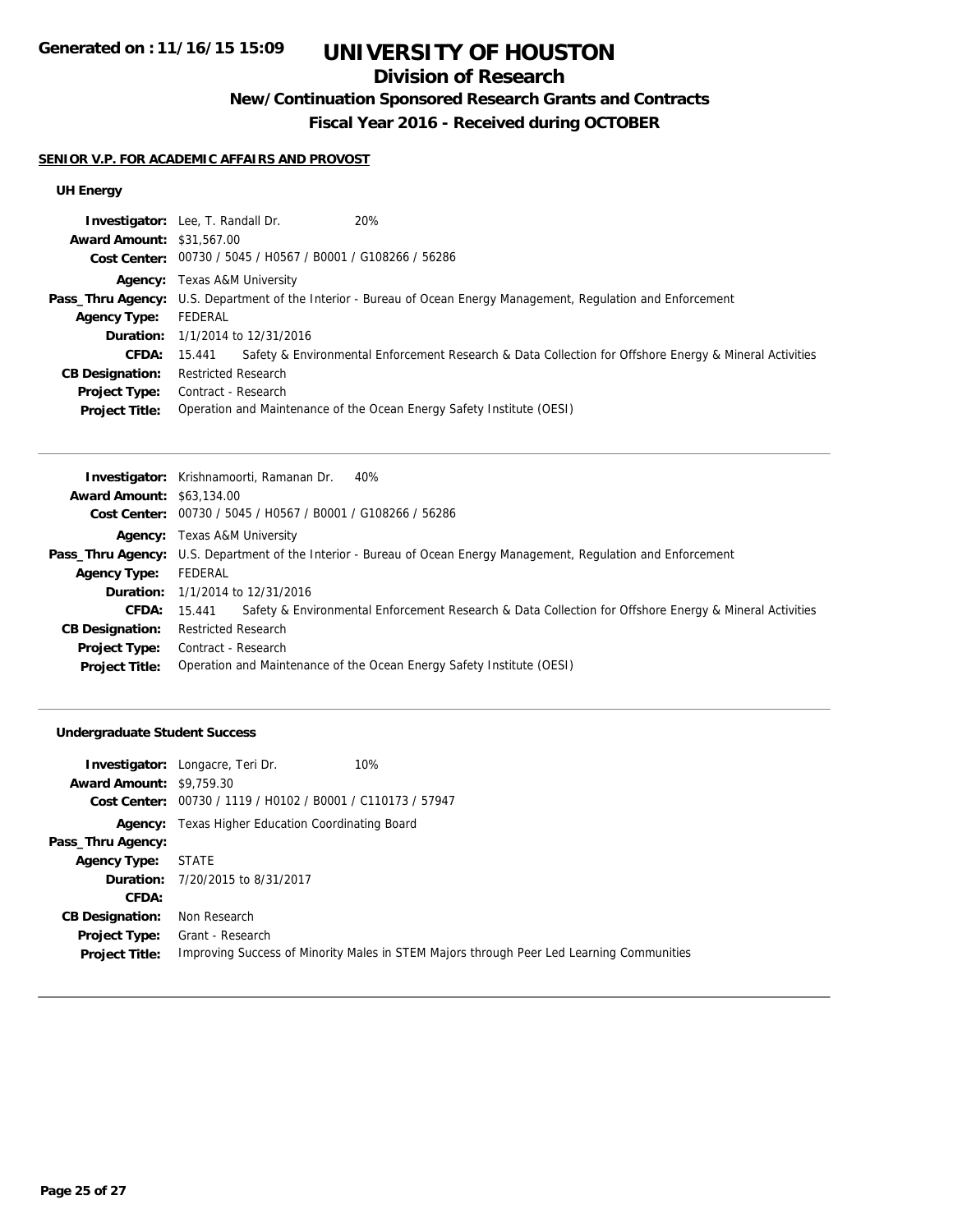## **Division of Research**

## **New/Continuation Sponsored Research Grants and Contracts**

**Fiscal Year 2016 - Received during OCTOBER**

#### **UH LAW CENTER**

### **Law-UH**

**Investigator:** Dow, David Dr. 100% **Award Amount:** \$100,000.00 **Cost Center:** 00730 / 5016 / H0099 / C0001 / G110853 / 58295 **Agency:** Office of Court Administration **Pass\_Thru Agency: Agency Type:** STATE **Duration:** 9/1/2015 to 8/31/2017 **CFDA: CB Designation:** Non Research **Project Type:** Contract - Public Service **Project Title:** Texas Innocence FY 2016-2017

#### **VICE PRESIDENT FOR ADMINISTRATION**

#### **UH Police Department**

|                                 | <b>Investigator:</b> Padovan, Sqt. Dina                                                                      | 100% |  |
|---------------------------------|--------------------------------------------------------------------------------------------------------------|------|--|
| <b>Award Amount: \$3,000.00</b> |                                                                                                              |      |  |
|                                 | Cost Center: 00730 / 5014 / H0169 / C0001 / G110774 / 58060                                                  |      |  |
|                                 | <b>Agency:</b> Texas Department of Transportation                                                            |      |  |
|                                 | Pass_Thru Agency: U.S. Department of Transportation - National Highway Traffic Safety Administration (NHTSA) |      |  |
| <b>Agency Type:</b>             | FEDERAL                                                                                                      |      |  |
|                                 | <b>Duration:</b> 10/1/2014 to 9/30/2015                                                                      |      |  |
| CFDA:                           | 20.616 National Priority Safety Programs                                                                     |      |  |
| <b>CB Designation:</b>          | Non Research                                                                                                 |      |  |
|                                 | <b>Project Type:</b> Grant - Public Service                                                                  |      |  |
|                                 | Project Title: CIOT: Click IT or Ticket                                                                      |      |  |